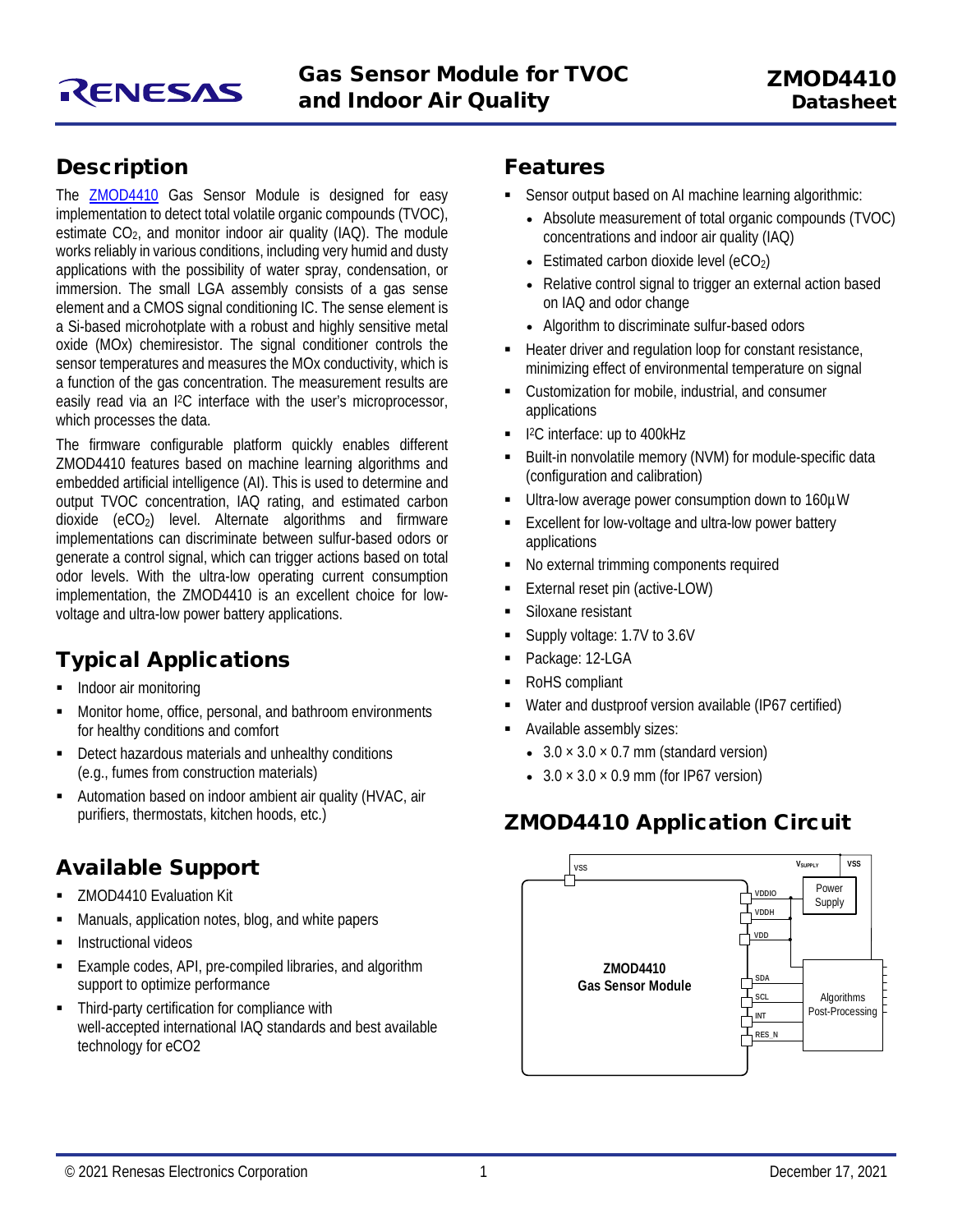#### **Contents**

| $\mathbf{1}$ . |       |  |  |  |  |
|----------------|-------|--|--|--|--|
| 2.             |       |  |  |  |  |
| 3.             |       |  |  |  |  |
| 4.             |       |  |  |  |  |
| 5.             |       |  |  |  |  |
| 6.             |       |  |  |  |  |
| 7.             |       |  |  |  |  |
|                |       |  |  |  |  |
| 8.             |       |  |  |  |  |
|                | 8.1   |  |  |  |  |
|                | 8.1.1 |  |  |  |  |
|                | 8.1.2 |  |  |  |  |
|                |       |  |  |  |  |
|                | 8.2   |  |  |  |  |
|                | 8.3   |  |  |  |  |
|                | 8.4   |  |  |  |  |
|                | 8.5   |  |  |  |  |
|                | 8.6   |  |  |  |  |
| 9.             |       |  |  |  |  |
| 10.            |       |  |  |  |  |
| 11.            |       |  |  |  |  |
| 12.            |       |  |  |  |  |
| 13.            |       |  |  |  |  |
| 14.            |       |  |  |  |  |
| 15.            |       |  |  |  |  |
| 16.            |       |  |  |  |  |
| 17.            |       |  |  |  |  |

#### **List of Figures**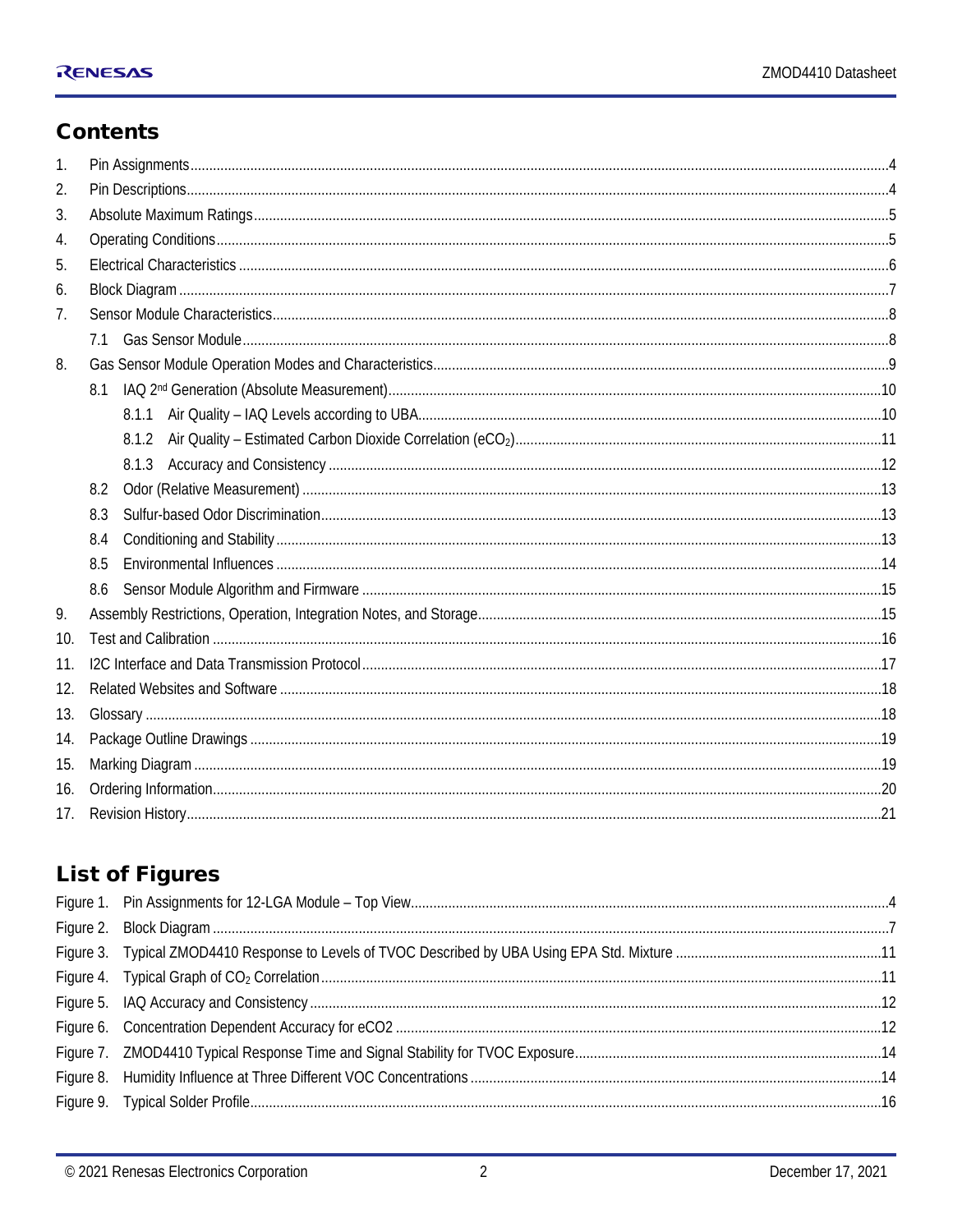| Figure 11. Bus Timing. |  |
|------------------------|--|

#### **List of Tables**

| Table 2. |  |
|----------|--|
| Table 3. |  |
| Table 4. |  |
| Table 5. |  |
| Table 6. |  |
| Table 7. |  |
| Table 8. |  |
| Table 9. |  |
|          |  |
|          |  |
|          |  |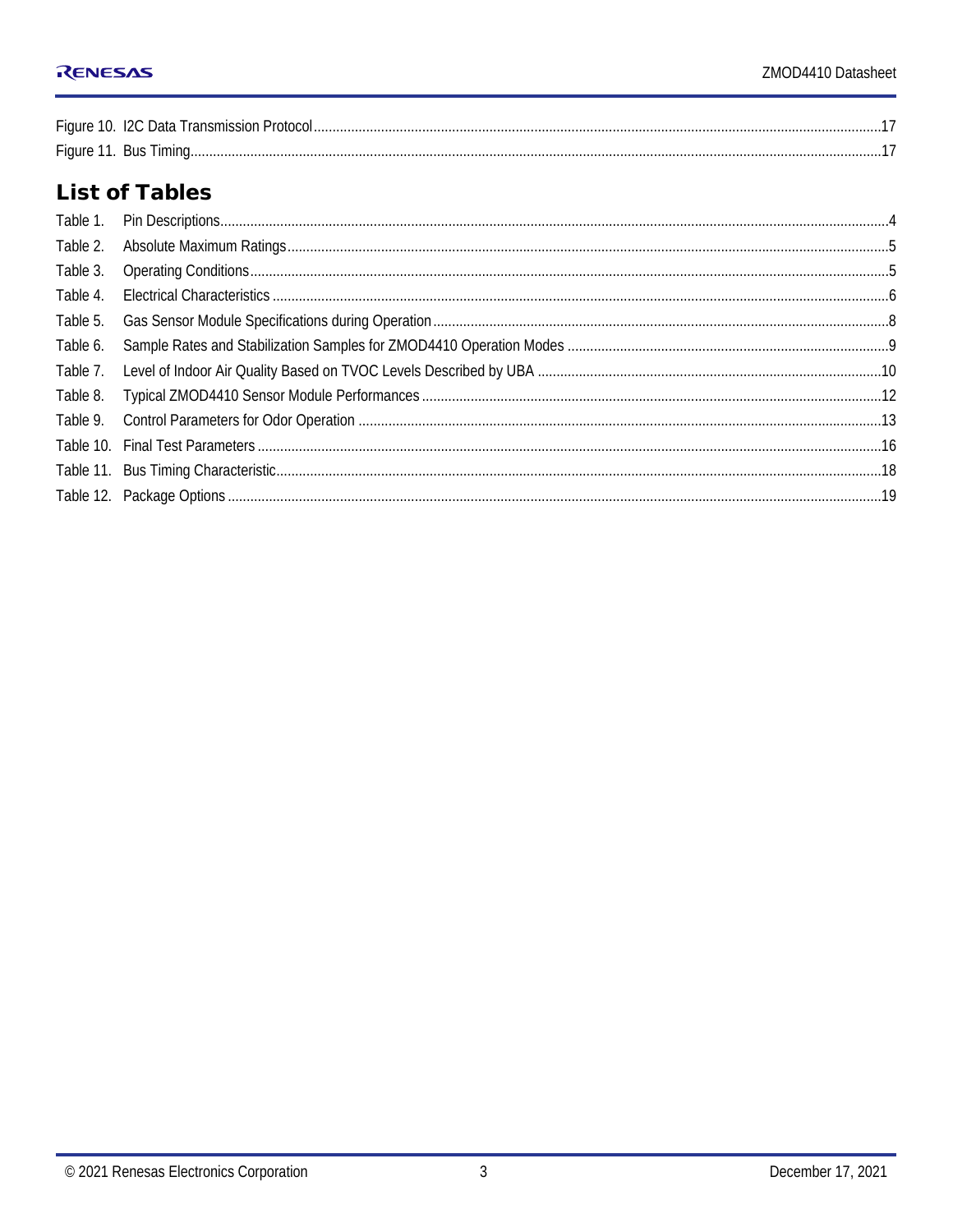#### <span id="page-3-0"></span>1. Pin Assignments



#### <span id="page-3-2"></span>Figure 1. Pin Assignments for 12-LGA Module – Top View

#### <span id="page-3-1"></span>2. Pin Descriptions

#### <span id="page-3-3"></span>Table 1. Pin Descriptions

| <b>Pin Number</b> | Name         | <b>Type</b>  | Description                                                                                                                                             |  |
|-------------------|--------------|--------------|---------------------------------------------------------------------------------------------------------------------------------------------------------|--|
|                   | <b>SCL</b>   | Input        | Serial clock for the I2C interface.                                                                                                                     |  |
| $\overline{2}$    | <b>SDA</b>   | Input/Output | Serial data for the I2C interface. Default 7-bit slave address: 32HEX.                                                                                  |  |
| 3                 | <b>INT</b>   | Output       | Interrupt signal (push-pull):<br>HIGH when a measurement is running<br>LOW when a measurement has finished<br>Note, use edge detection on falling edge! |  |
| 4                 | n.c.         |              | Do not connect.                                                                                                                                         |  |
| 5                 | VDD          | Supply       | Voltage supply for the ZMOD4410.                                                                                                                        |  |
| 6                 | <b>VSS</b>   | Ground       | Ground reference for the ZMOD4410.                                                                                                                      |  |
| 7                 | VSS          | Ground       | Ground reference for the ZMOD4410.                                                                                                                      |  |
| 8                 | n.c.         |              | Do not connect.                                                                                                                                         |  |
| 9                 | <b>VSS</b>   | Ground       | Ground reference for the ZMOD4410.                                                                                                                      |  |
| 10                | <b>VDDH</b>  | Supply       | Voltage supply for the integrated heater in the ZMOD4410.                                                                                               |  |
| 11                | RES_N        | Input        | ZMOD4410 reset; active low.                                                                                                                             |  |
| 12                | <b>VDDIO</b> | Supply       | Voltage supply for I/O-interface in ZMOD4410.                                                                                                           |  |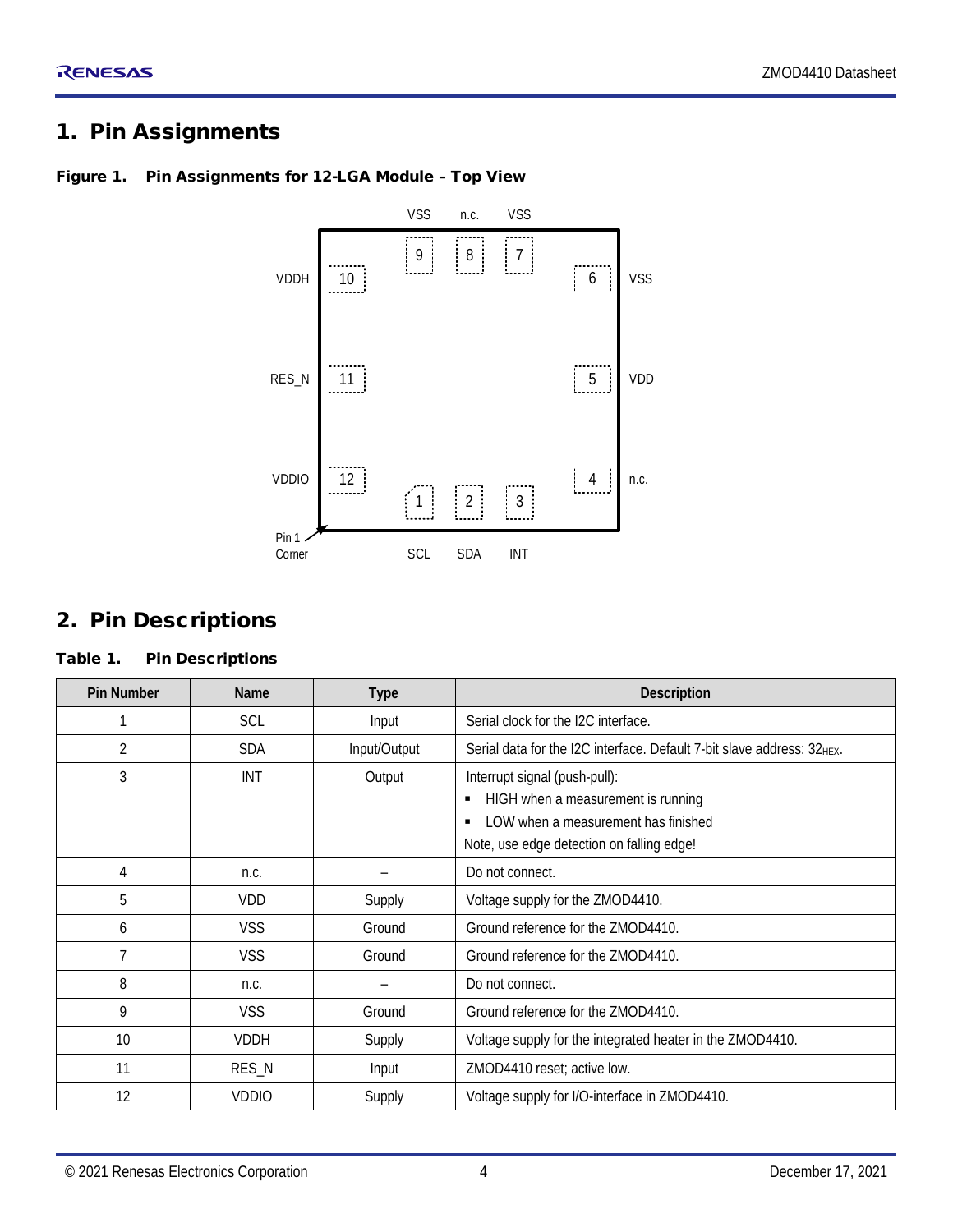#### <span id="page-4-0"></span>3. Absolute Maximum Ratings

Note: The absolute maximum ratings are stress ratings only. The ZMOD4410 may not be operable above or below the recommended operating conditions in [Table 2.](#page-4-2) Stresses exceeding the absolute maximum ratings will change the sensor module accuracy, lead to imprecision, and eventually cause irreversible damage to the device. In addition, extended exposure to stresses above the recommended operating conditions may affect device reliability. Renesas does not recommend designing to the "Absolute Maximum Ratings."

| Symbol                   | Parameter                                                                            | <b>Minimum</b> | <b>Maximum</b> | Unit        |
|--------------------------|--------------------------------------------------------------------------------------|----------------|----------------|-------------|
| VDD, VDDH, VDDIO         | Maximum Analog and I/O Supply Voltage                                                | $-0.4$         | 3.63           | V           |
| VA 10, VD 10             | Maximum Voltage at all Analog and Digital I/O Pins                                   | $-0.5$         | $VDDO + 0.5$   | V           |
|                          | Maximum Difference in Voltage between VDD and VDDH Pins                              |                | 0.4            | V           |
| <b>I</b> IN              | Input Current into any Pin Except Supply Pins (Latch-Up Immunity)                    | $-100$         | 100            | mA          |
| V <sub>HBM1</sub>        | Electrostatic Discharge Tolerance - Human Body Model (HBM)                           |                | 2000           | V           |
| <b>V</b> <sub>CDM</sub>  | Electrostatic Discharge Tolerance - Charged Device Model (CDM)<br>on Packaged Module |                | 750            | V           |
|                          |                                                                                      |                |                |             |
| TAMB-MAX                 | Maximum Ambient Temperature Range of Sensor Module                                   | $-40$          | 125            | $^{\circ}C$ |
| <b>T</b> <sub>STOR</sub> | Storage Temperature                                                                  | $-50$          | 125            | $^{\circ}C$ |

<span id="page-4-2"></span>Table 2. Absolute Maximum Ratings

#### <span id="page-4-1"></span>4. Operating Conditions

Note: The reference for all voltages is  $V_{SS}$ .

#### <span id="page-4-3"></span>Table 3. Operating Conditions

| Symbol           | Parameter                                                      |       | <b>Typical</b> | <b>Maximum</b> | Unit           |
|------------------|----------------------------------------------------------------|-------|----------------|----------------|----------------|
| V <sub>DD</sub>  | <b>Supply Voltage</b>                                          |       |                |                |                |
| <b>AMB</b>       | Ambient Temperature Range for Sensor Module Operation          | $-40$ |                | ხე             | $\circ$ $\cap$ |
| <b>OPERATION</b> | Operation Temperature Sequence of Sense Element <sup>[a]</sup> | 100   |                | 450            | $\circ$        |

<span id="page-4-4"></span>[a] Controlled via API in firmware and EVK software.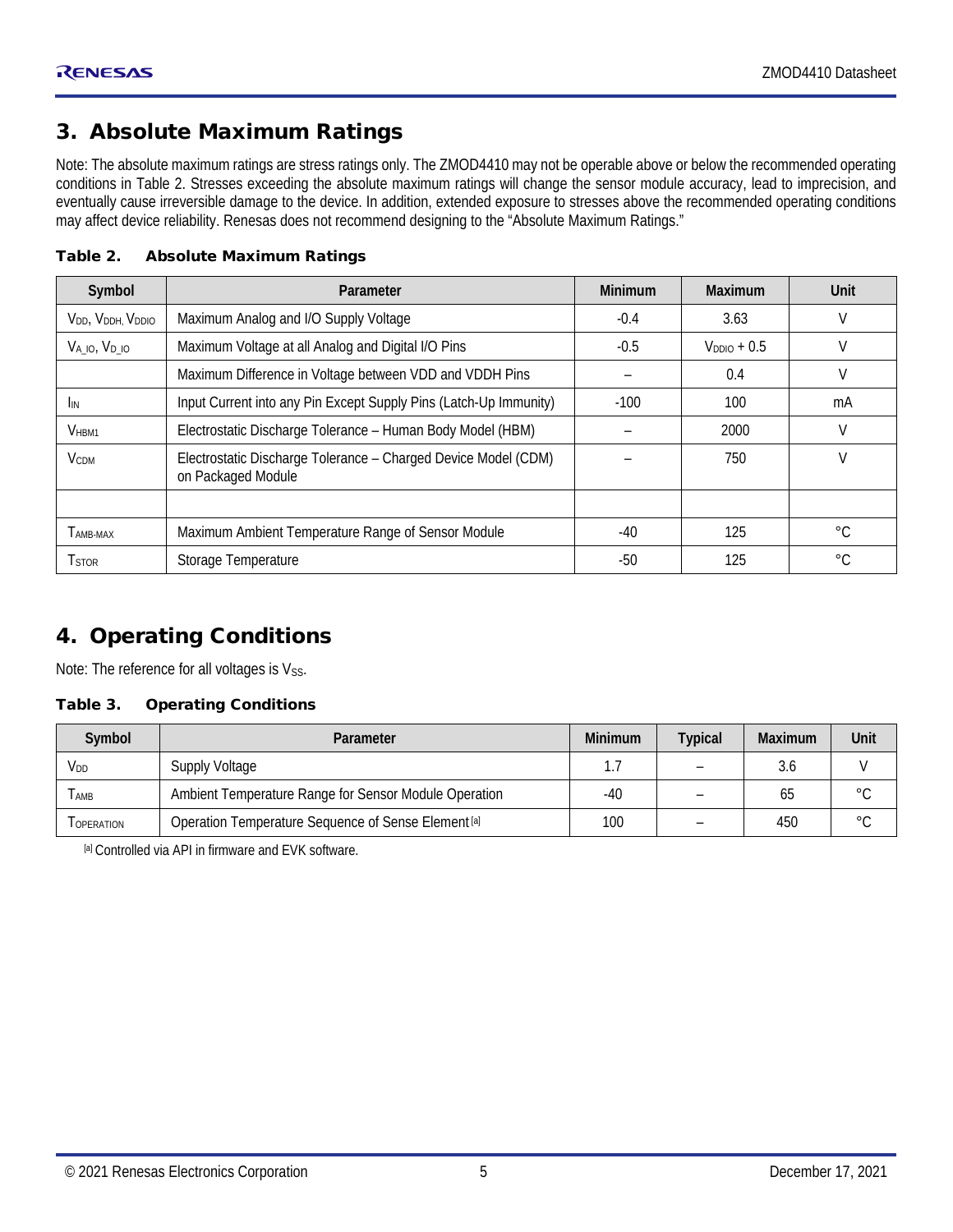#### <span id="page-5-0"></span>5. Electrical Characteristics

Values below are valid at operating conditions unless noted otherwise.

#### <span id="page-5-1"></span>Table 4. Electrical Characteristics

| Symbol            | Parameter                                                                                    | Conditions                                                                 | Minimum | <b>Typical</b>           | Maximum                  | Unit           |
|-------------------|----------------------------------------------------------------------------------------------|----------------------------------------------------------------------------|---------|--------------------------|--------------------------|----------------|
|                   | Average Power: IAQ 2 <sup>nd</sup> Gen                                                       |                                                                            |         | 6                        |                          | mW             |
|                   | Average Power: IAQ 2 <sup>nd</sup> Gen Ultra-Low Power                                       |                                                                            |         | 0.16                     | $\overline{a}$           | mW             |
|                   | Average Power: Odor Operation                                                                |                                                                            |         | 23                       | $\overline{a}$           | mW             |
|                   | Average Power: Sulfur-based Odor Discrimination                                              |                                                                            |         | 6                        |                          | mW             |
|                   | Supply Current, Active Mode including Heater                                                 | At $VDD = 1.8 V$                                                           |         | 7.4                      | 16.2                     | mA             |
| <b>ACTIVE</b>     | Current for IAQ 2 <sup>nd</sup> Gen, Ultra-low Power and<br>Sulfur-based Odor Discrimination | At $VDD = 3.3V$                                                            |         | 5.2                      | 10.3                     | mA             |
| <b>SIFFP</b>      | Current during measurement delays                                                            | Sleep Mode ASIC                                                            |         | 450                      | $\overline{a}$           | nA             |
| <b>PSRR</b>       | Power Supply Rejection Ratio                                                                 | $V_{DD} \geq 2.0V$                                                         |         | 30                       |                          | dB             |
|                   | <b>Timing Accuracy</b>                                                                       | At room temperature; for timings<br>derived from the internal clock.       | $-2$    |                          | 2                        | %              |
|                   | (Valid for Measurements Only)<br>(Sleep Timer is ±20%)                                       | Over-temperature range; for<br>timings derived from the internal<br>clock. | $-0.1$  |                          | 0.1                      | $%$ /K         |
| <b>TADC</b>       | <b>ADC Resolution</b>                                                                        |                                                                            | 10      |                          | 16                       | Bit            |
| t <sub>STA1</sub> | Start-up Time: V <sub>DD</sub> Ramp up to Interface<br>Communication                         |                                                                            |         |                          | 1                        | ms             |
| fc.ipc            | <b>I2C Clock Frequency</b>                                                                   |                                                                            |         | $\overline{\phantom{a}}$ | 400                      | kHz            |
| tvpp              | <b>NVM Programming Time</b>                                                                  |                                                                            |         | 6                        | 16                       | ms             |
| TRET FTP          | Data Retention                                                                               | 85°C junction temperature                                                  | 10      | $\overline{a}$           |                          | years          |
|                   | <b>NVM Programming Cycles</b>                                                                |                                                                            | 1000    | $\overline{\phantom{a}}$ | $\overline{\phantom{a}}$ | cycles         |
|                   | <b>Default Communication Address</b>                                                         | 7-bit slave address                                                        |         | $32$ <sub>HEX</sub>      | $\overline{a}$           | $\blacksquare$ |
|                   | <b>Blocking Capacitor for Power Supply</b>                                                   | Ceramic type; recommended to be<br>placed close to gas sensor module       | 100     |                          |                          | nF             |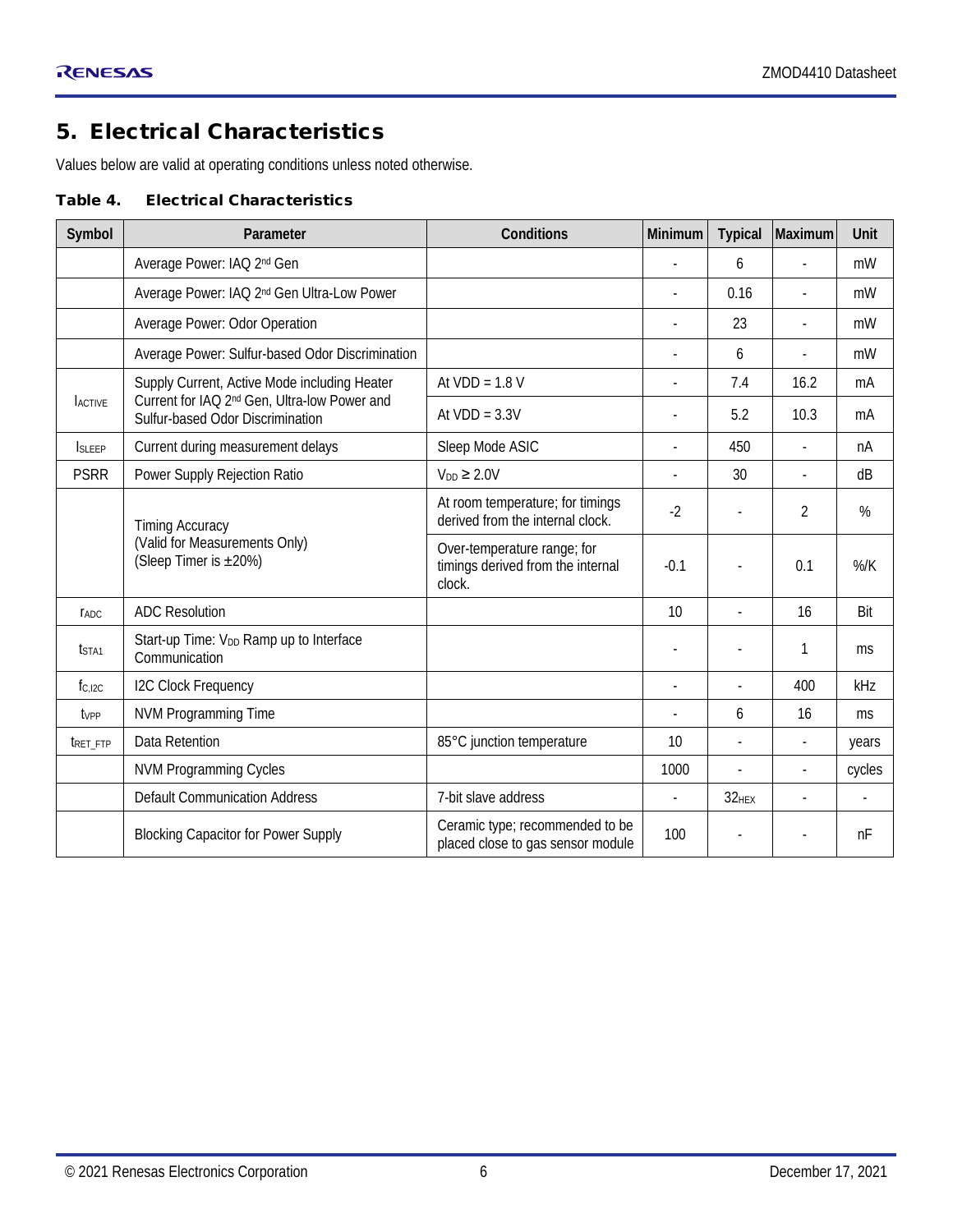#### <span id="page-6-0"></span>6. Block Diagram

Note: See section [12](#page-17-0) for definitions of abbreviations.

#### <span id="page-6-1"></span>Figure 2. Block Diagram

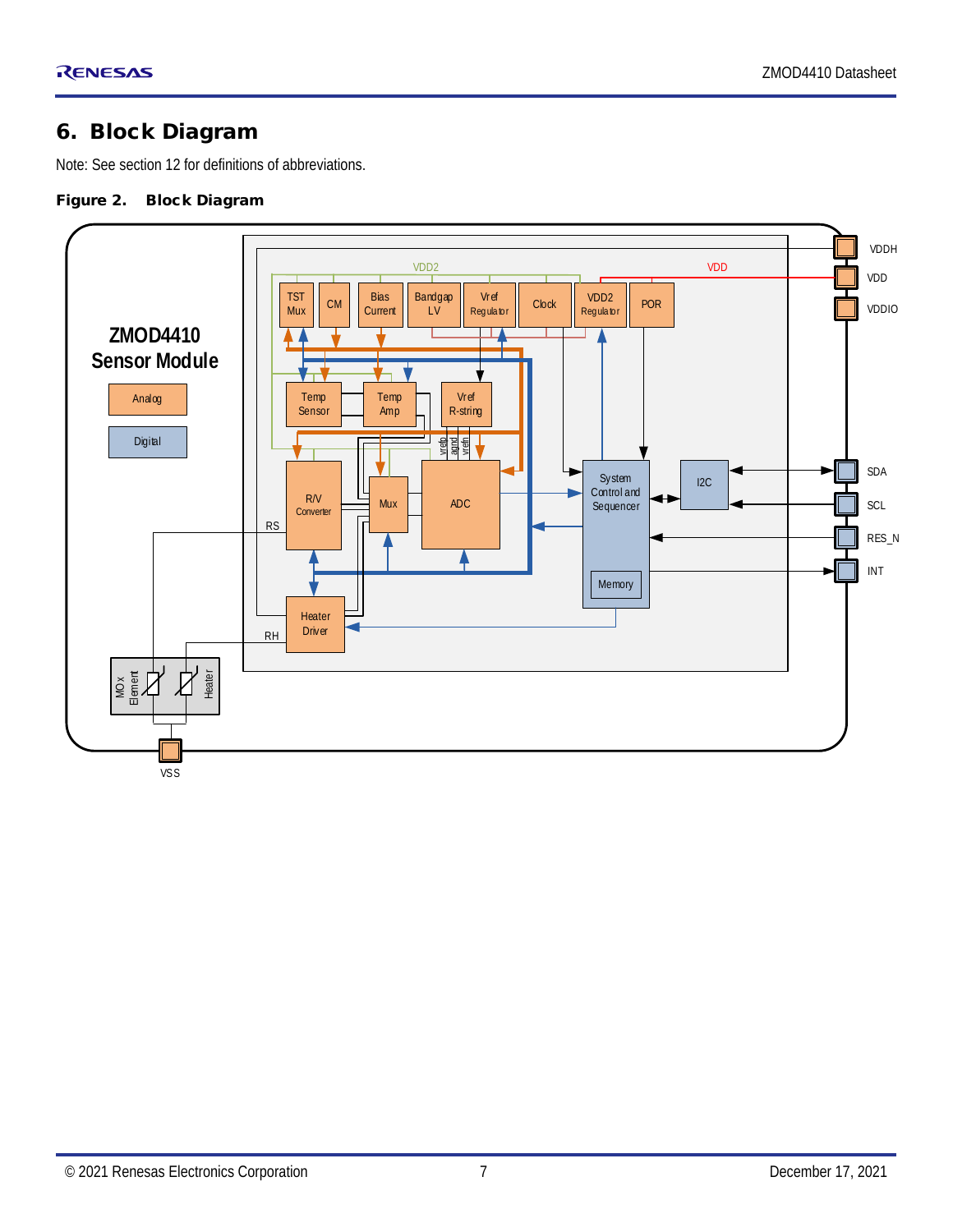#### <span id="page-7-0"></span>7. Sensor Module Characteristics

#### <span id="page-7-1"></span>7.1 Gas Sensor Module

The ZMOD4410 Gas Sensor Module is designed to detect typical TVOC contaminations based on studies and international standards for indoor air quality. Characteristic module parameters are shown in [Table 5.](#page-7-2) The response time for a gas stimulation is always within a few seconds, depending on the TVOC and its concentration. An active or direct airflow onto the sensor module is not necessary because diffusion of ambient gas does not limit the sensor module's response time.

**Important:** The ZMOD4410 also can detect safety-relevant gases for indoor air, such as carbon monoxide (CO); however, the sensor module is not designed to detect these interferants reliably and therefore it is not approved for use in any safety-critical or life-protecting applications. It must not be used in such applications, and Renesas disclaims all liability for any such use.

<span id="page-7-2"></span>Table 5. Gas Sensor Module Specifications during Operation

| Symbol | Parameter                           | <b>Conditions</b>                                              | Minimum | <b>Typical</b> | <b>Maximum</b> | Unit [a]        |
|--------|-------------------------------------|----------------------------------------------------------------|---------|----------------|----------------|-----------------|
|        |                                     | Ethanol in air                                                 |         |                | 1000           | ppm             |
|        | Resistance Measurement Range        |                                                                |         |                | 1000000        | ppb [b]         |
|        | IAQ Specified Measurement Range [c] | Ethanol in air                                                 | 160     |                | 10000          | ppb             |
|        | <b>Humidity Range</b>               | Non-condensing                                                 |         |                | 90             | %RH             |
|        | Sensitivity over Lifetime           | Resistance in Air / Resistance at<br>10ppm Ethanol (RAir/RGas) |         | b              |                | $\Omega/\Omega$ |
| T-80   | Sensor Module Response Time [d]     | Time to change to 80% of end value                             |         | 10             |                |                 |

<span id="page-7-3"></span>[a] The abbreviation ppm stands for "parts per million," and ppb is an abbreviation for "parts per billion" (e.g., 1ppm equals 1000ppb).

<span id="page-7-4"></span>[b] Conversion from ppm to mg/m3 for most common TVOC is by the factor approximately 2 (e.g., 5ppm equals approximately 10mg/m3).

<span id="page-7-5"></span>[c] Source: Umweltbundesamt, Beurteilung von Innenraumluftkontaminationen mittels Referenz- und Richtwerten, (Bundesgesundheitsblatt - Gesundheitsforschung - Gesundheitsschutz, 2007).

<span id="page-7-6"></span>[d] Response times depend on TVOC gas and concentration.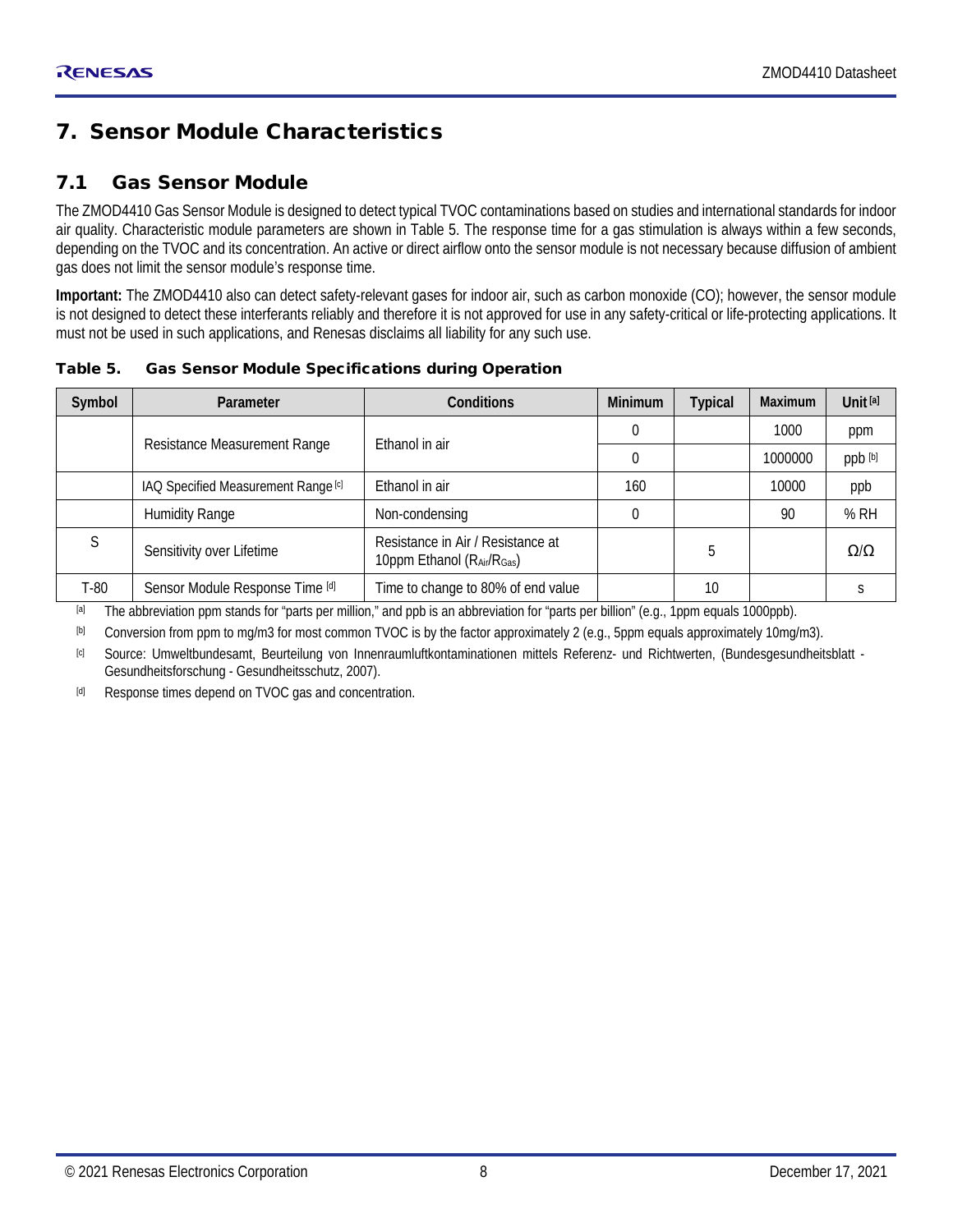#### <span id="page-8-0"></span>8. Gas Sensor Module Operation Modes and Characteristics

The ZMOD architecture leverages different "Methods of Operation" (Operation Modes), which use time, temperature, and signatures from gases that enable unique signals from a highly trained machine learning system and makes use of embedded artificial intelligence (AI) technology. This section discusses the different operation modes of the ZMOD4410. The following operation modes are released:

Family of software releases:

- IAQ 2nd Generation Using AI for absolute ppm TVOC, IAQ and eCO2 functionality (recommended for new designs)
- IAQ 2<sup>nd</sup> Generation Ultra-Low Power Using AI for absolute ppm TVOC, IAQ and eCO2 functionality
- **-** Odor: Control signal based on Air Quality Changes for relative measurements
- Sulfur-based Odor Discrimination
- IAQ 1st Generation Legacy (not recommended for new designs)
- IAQ 1st Generation Low Power Legacy (not recommended for new designs)

By default, the IAQ 2<sup>nd</sup> Generation operation should be used for new designs due to better consistency and accuracy compared to traditional gas sensor module algorithms. [Table 6](#page-8-1) provides an overview of recommended ZMOD4410 operation modes including their sample rate and the stabilization samples after each power on. The stabilization times are fixed and during this time no algorithm output is available but raw signals only.

#### <span id="page-8-1"></span>Table 6. Sample Rates and Stabilization Samples for ZMOD4410 Operation Modes

| <b>Operation Mode</b>                                                     | Sample Rate [Seconds] | <b>Stabilization Samples Upon Start</b> |
|---------------------------------------------------------------------------|-----------------------|-----------------------------------------|
| IAQ 2 <sup>nd</sup> Gen (recommended for IAQ design)                      |                       | 60                                      |
| IAQ 2 <sup>nd</sup> Gen Ultra-Low Power (recommended for ULP IAQ designs) | 90                    |                                         |
| Odor                                                                      |                       |                                         |
| Sulfur-based Odor Discrimination                                          |                       | -60                                     |

In addition, details for sensitivity, reliability, sample rates, and sensor module influences are explained in detail in the following sections. All graphs and information show the typical responses that are to be expected from the sensor module upon exposure to a variety of test conditions. Additional technical information on sensitivity, selectivity, and stability for all operation modes is available in Renesas' *ZMOD4410 Application Note – TVOC Sensing.* For more information, including application notes, white papers, blog, and manuals, visit th[e ZMOD4410](https://www.renesas.com/zmod4410) product page.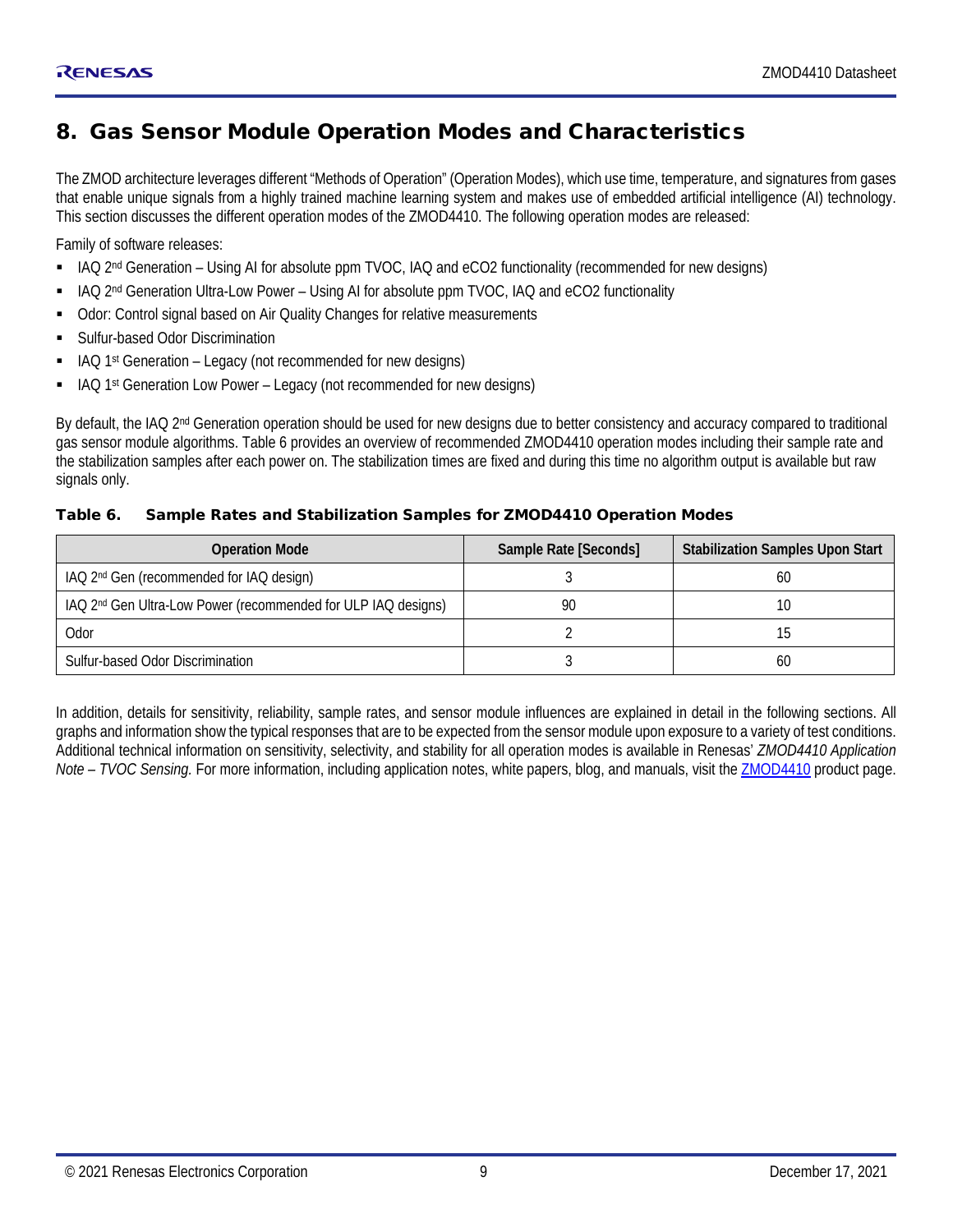#### <span id="page-9-0"></span>8.1 IAQ 2<sup>nd</sup> Generation (Absolute Measurement)

These operation modes are used for absolute measurements of indoor air quality (IAQ) according to UBA with eCO<sub>2</sub>.

<span id="page-9-3"></span>The following sections provide information on TVOC gases, concentrations, and thresholds given by the German Federal Environmental Agency (UBA) [\\*](#page-9-5) and the US Environmental Protection Agency (EPA). These standards provide reliable information on indoor air quality and recommendations for air improvements if necessary.

#### <span id="page-9-1"></span>8.1.1 Air Quality – IAQ Levels according to UBA

The algorithm provided by Renesas for the user's microprocessor uses the output from the ZMOD4410 to determine the relative level of TVOC gases present (see *ZMOD4410 Programming Manual – Read Me*; see also section [12\)](#page-17-0). The algorithm features an automated baseline correction function, ensuring that the module can learn from its environment and distinguish elevated levels of TVOC under all conditions. The proprietary metal oxide (MOx) used in the sensor module allows it to respond effectively to changing TVOC levels during long-term operation.

Renesas has adopted the definition of TVOCs and their impact on user health and comfort proposed by the UBA (see [Table 7\)](#page-9-2). The ZMOD4410 can detect the presence of elevated TVOC levels as described in the UBA study[.](#page-9-3) \*

There are many sources of poor indoor air quality that can elevate TVOC levels in the typical home or office environments, and the types of TVOC that might be present can vary widely. Additional information on this topic is available in Renesas' *ZMOD4410 White Paper – Overview of TVOC and Indoor Air Quality*.

The ZMOD4410 can respond reliably to all of the types of organic compounds that are typically found in indoor environments. To assess the response of the gas sensor module to the levels described in the UBA study, the module has been tested using several TO-15/17 multicomponent TVOC standards defined by the EPA. The ZMOD4410 response to the EPA standard with the TVOC levels from UBA is shown in [Figure 3.](#page-10-1) A third-party report and certification from an independent research lab is available on the Renesas website that confirms the good conformity for IAQ measurements with respect to the UBA study and EPA standard.

| Renesas IAQ Rating | Reference Level <sup>*</sup> | Air Information                                                                  | TVOC (mg/m <sup>3</sup> ) $[a]$ | <b>Air Quality</b> |
|--------------------|------------------------------|----------------------------------------------------------------------------------|---------------------------------|--------------------|
| $\leq 1.99$        | Level 1                      | Clean Hygienic Air<br>(target value)                                             | ~< 0.3                          | Very Good          |
| 2.00 to 2.99       | Level 2                      | <b>Good Air Quality</b><br>(if no threshold value is exceeded)                   | $0.3 \text{ to } 1.0$           | Good               |
| 3.00 to 3.99       | Level 3                      | <b>Noticeable Comfort Concerns</b><br>(not recommended for exposure > 12 months) | 1.0 to $3.0$                    | <b>Medium</b>      |
| 4.00 to 4.99       | Level 4                      | <b>Significant Comfort Issues</b><br>(not recommended for exposure $> 1$ month)  | 3.0 to 10.0                     | Poor               |
| $\geq 5.00$        | Level 5                      | <b>Unacceptable Conditions</b><br>(not recommended)                              | >10.0                           | <b>Bad</b>         |

#### <span id="page-9-2"></span>Table 7. Level of Indoor Air Quality Based on TVOC Levels Described by UBA

<span id="page-9-4"></span>[a] Conversion from mg/m<sup>3</sup> to ppm for many common TVOC is by the factor approximately 0.5 (e.g., 10mg/m<sup>3</sup> equals approximately 5ppm). Conversion from ppm to ppb is by the factor 1000 (e.g., 0.1ppm equals 100ppb).

 $\overline{a}$ 

<span id="page-9-5"></span><sup>\*</sup> Umweltbundesamt, *Beurteilung von Innenraumluftkontaminationen mittels Referenz- und Richtwerten*, (Bundesgesundheitsblatt - Gesundheitsforschung - Gesundheitsschutz, 2007).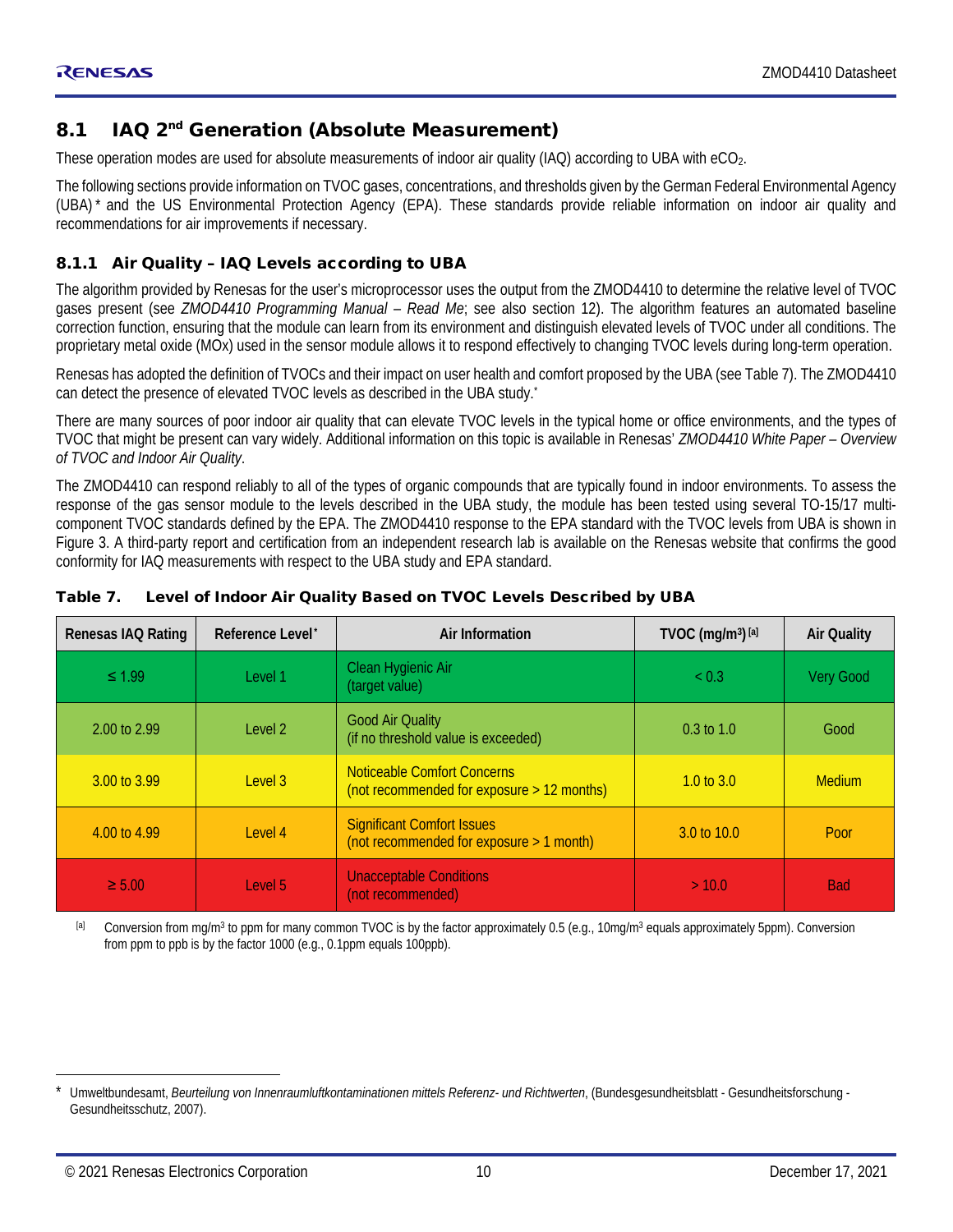#### <span id="page-10-1"></span>Figure 3. Typical ZMOD4410 Response to Levels of TVOC Described by UBA Using EPA Std. Mixture

*Note*: TVOC is a subset comprising 25 of the EPA's TO-15/17 certified mixtures.



#### <span id="page-10-0"></span>8.1.2 Air Quality - Estimated Carbon Dioxide Correlation (eCO<sub>2</sub>)

A very reliable correlation can be made based on TVOC levels for situations where an elevated carbon dioxide  $(CO<sub>2</sub>)$  concentration is caused by human occupancy, although the sensor module is not directly responsive to CO2. Renesas has developed a robust, patent pending, correlation between elevated VOCs and CO<sub>2</sub> attributable to human occupancy in a wide variety of living spaces, including homes and offices. The measurement range for the eCO2 has its minimum at the atmospheric background level at 400ppm and ranges up to 5000ppm. The correlation can predict the CO<sub>2</sub> level as shown in [Figure 4.](#page-10-2) Additional details about Renesas' CO<sub>2</sub> correlation are available in the *ZMOD4410 Application Note – Estimating Carbon Dioxide.*

<span id="page-10-2"></span>

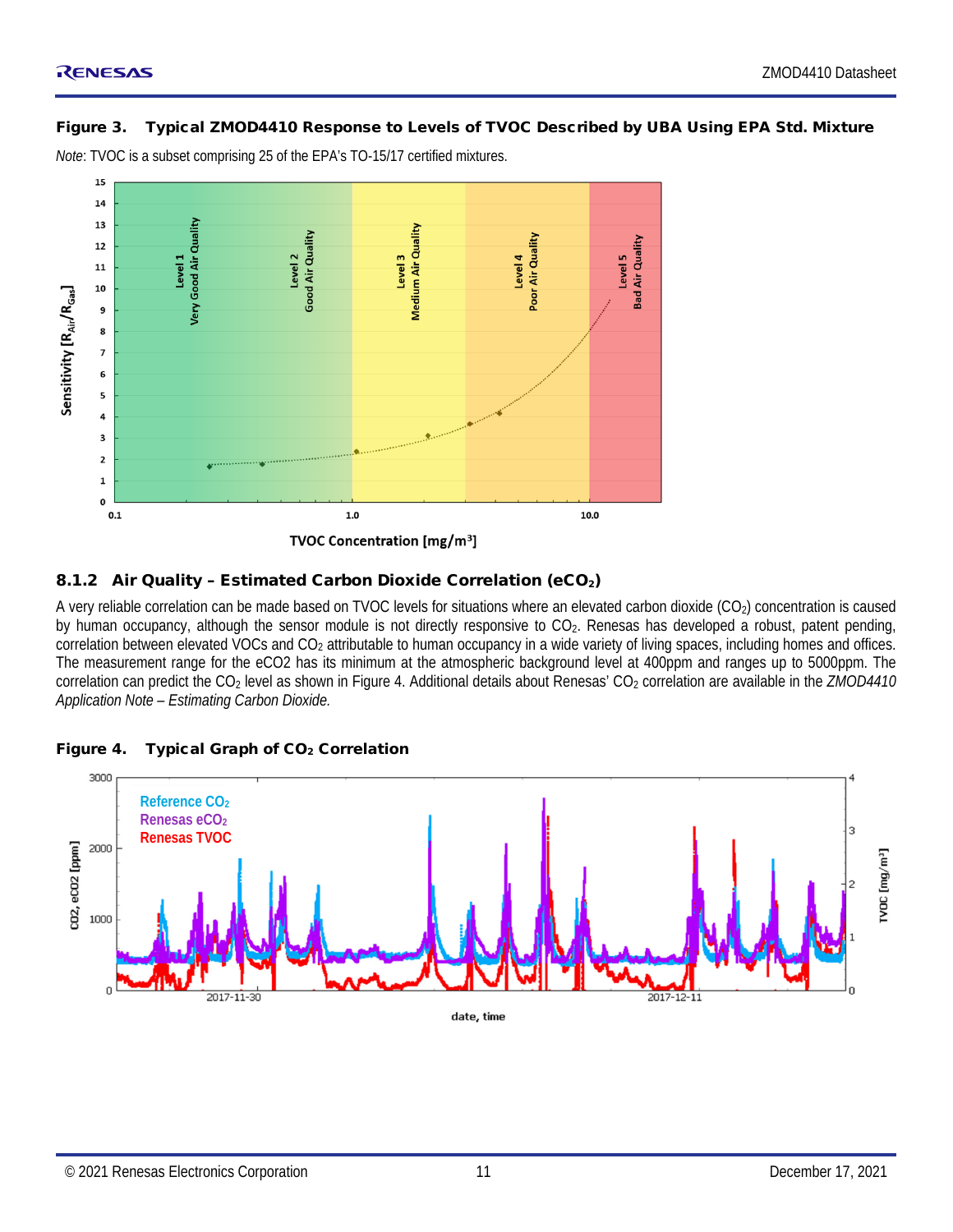#### <span id="page-11-0"></span>8.1.3 Accuracy and Consistency

All Renesas gas sensor modules come with electrical and chemical factory calibration with data stored in the module's nonvolatile memory (NVM). Using the algorithms provided by Renesas and the calibration coefficients in the NVM will lead to stable measurement of the IAQ levels according to UBA discussed in section [8.1.1](#page-9-1) with a maximum deviation of ±1 category over the module's lifetime. Typical IAQ accuracy and consistency in an appropriate system implementation are displayed in [Table 8](#page-11-3) and i[n Figure 5.](#page-11-1) The accuracy for Renesas eCO2 algorithm was proved on more than 20000 measurements and is shown in [Figure 6.](#page-11-2)

<span id="page-11-3"></span>

| Table 8. | <b>Typical ZMOD4410 Sensor Module Performances</b> |
|----------|----------------------------------------------------|
|----------|----------------------------------------------------|

| Conditions<br>Parameter          |                            | <b>Minimum</b> | <b>Typical</b> | Maximum | Unit       |
|----------------------------------|----------------------------|----------------|----------------|---------|------------|
| Accuracy for IAQ                 | Full UBA range [a]         |                |                |         | <b>IAQ</b> |
| Accuracy for IAQ Ultra-Low Power | Full UBA range [b]         |                | 土              |         | <b>IAQ</b> |
| Consistency for IAQ              | Part-to-Part Variation [c] |                | ±10            |         | %          |

<span id="page-11-4"></span>[a] With a 95% confidence based on more than 26500 measurements with 280 sensor modules.

<span id="page-11-5"></span>[b] With 82% confidence based on more than 3500 measurements with 104 sensor modules.

<span id="page-11-6"></span>[c] Based on more than 30000 measurements with 380 sensor modules.

#### <span id="page-11-1"></span>Figure 5. IAQ Accuracy and Consistency



<span id="page-11-2"></span>Figure 6. Concentration Dependent Accuracy for eCO2

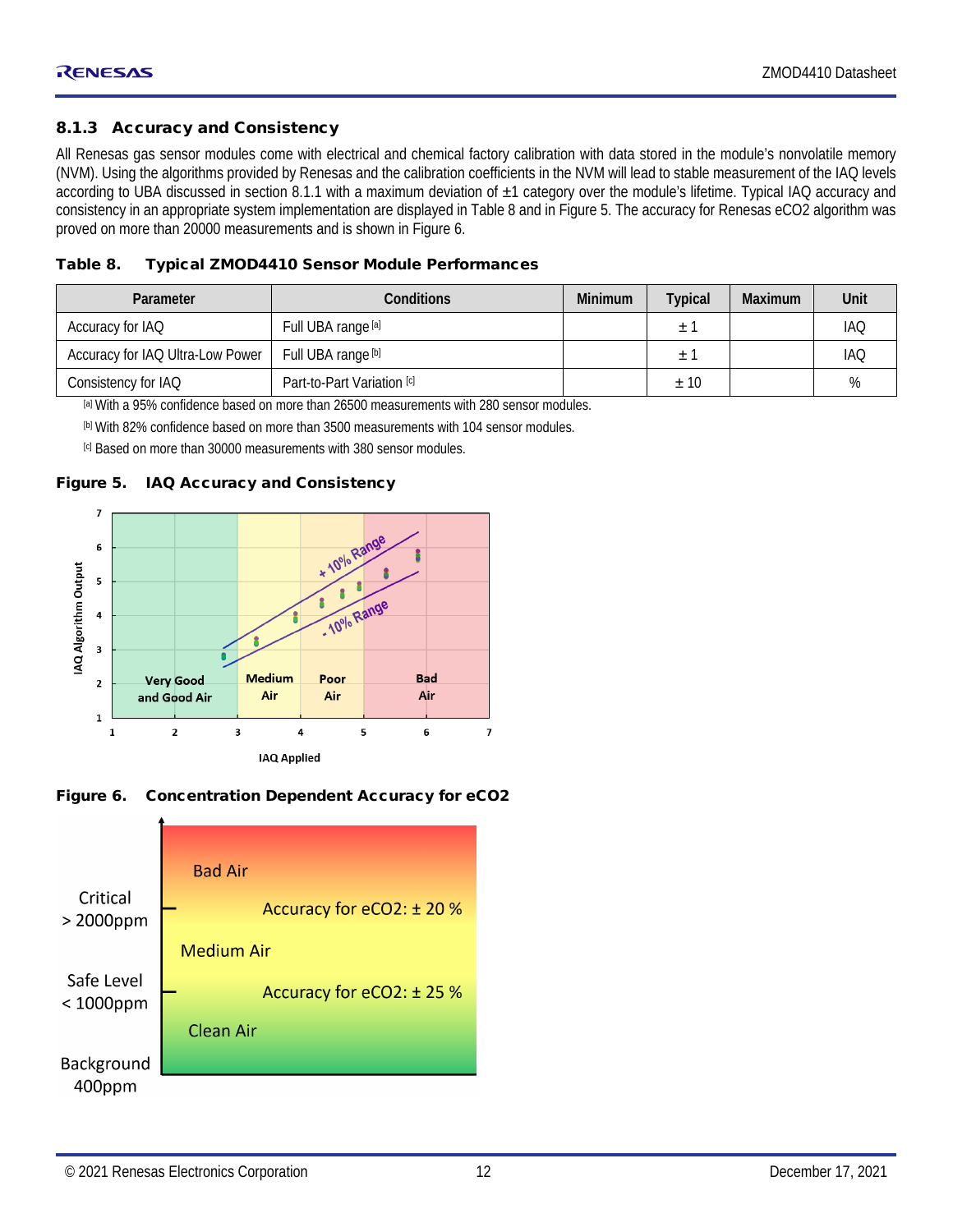#### <span id="page-12-0"></span>8.2 Odor (Relative Measurement)

Operation Mode 4 can be used to control an external device, such as a fan or ventilation system, based on changes in Air Quality.

Renesas provides firmware and algorithms, which allow the ZMOD4410 to learn its environment. The gas sensor module will only respond to changes in the ambient conditions by detecting changes in the relative ambient TVOC concentration. The sensor module outputs are raw resistance measurements and an algorithmic calculation of the air quality change, which indicates a total air quality change over time. It is defined as the following:

- Air Quality Change < 1: Improvement of air quality, overall gas concentration is falling
- Air Quality Change = 1: No change in air quality
- Air Quality Change > 1: Deterioration of air quality, overall gas concentration is rising

In addition, a control state is given, which shows the status of a user-defined threshold. When a user-defined threshold is exceeded, an I/O control signal (trigger) based on the algorithm output may control an external device. Recommendation: Activate the external device for at least a few minutes (stop delay time) to ensure air quality improvement and avoid an on-off activation at the threshold limit (hysteresis). Depending on the application, you may adjust the threshold trigger and stop delay time.

| Parameter                   | Conditions                                                      | <b>Typical Value</b> | Unit |
|-----------------------------|-----------------------------------------------------------------|----------------------|------|
| Learning Time Environment   | Typical value valid for sample rate of 2 seconds                | 60                   | min  |
| Sensor Module Response Time | Sample rate dependent, typically 1 to 3 samples                 |                      |      |
| Threshold Trigger           | Change of raw sensor module signal; recommended difference: 30% | 1.3                  |      |
| Stop Delay                  | Stop delay for external device; defines minimum activation time |                      | min  |

#### <span id="page-12-3"></span>Table 9. Control Parameters for Odor Operation

When using the ZMOD4410 Evaluation Kit, the AD5 pin (GPIO) on connector K3 on the ZMOD4410 HiCom Communication Board is the trigger control signal output that is set to HIGH/LOW for Operation Mode 4. For more information, see the *ZMOD4410 Evaluation Kit User Manual*.

#### <span id="page-12-1"></span>8.3 Sulfur-based Odor Discrimination

Operation Mode 5 can be used to identify if a sulfur-smelling odor is present. When the target gas families have been defined through analysis, a sweeping method allows for chemical discrimination. A machine learning embedded artificial intelligence (AI) algorithm makes use of a MOx surface temperature array to get to a selectivity approach.

This operation mode classifies the odors in "sulfur" (sulfur-based) and "acceptable" (organic based) and shows an intensity level of the smell. Acceptable odors are, for example, coming from air refreshers, soaps, perfumes etc., while bad smelling sulfur-based odors come from personal odors in bathrooms. Because impression of smell is very unique, there might be overlaps with how people perceive odors. To bring this in an algorithm, a highly trained Neural Network is using typical chemical signatures from Hydrogen sulfide (H<sub>2</sub>S) and Dimethyl sulfide (DMS,  $C_2H_6S$ ). A range of organic sulfur compounds are considered from the low ppb to the ppm range. The typical sample rate is 3 seconds, but the algorithm may need a few samples for the correct classification.

This sulfur-based odor discrimination firmware was developed based on known commercially available products that represent both bad and acceptable odors. Other places with unknown chemical signatures can lead to incorrect algorithm results. Training the sensor module and developing the discrimination for other gases and applications may be considered for future releases.

#### <span id="page-12-2"></span>8.4 Conditioning and Stability

The ZMOD4410 will respond to TVOC immediately upon start-up; however, a conditioning period of 48 hours followed by a sensor module restart in an ambient environment is recommended to improve stability and obtain maximum performance. This restart can be done either by a full sensor restart or by reinitializing the sensor algorithms. After a full sensor restart (power down or RES\_N pin) the sensor must be reconfigured.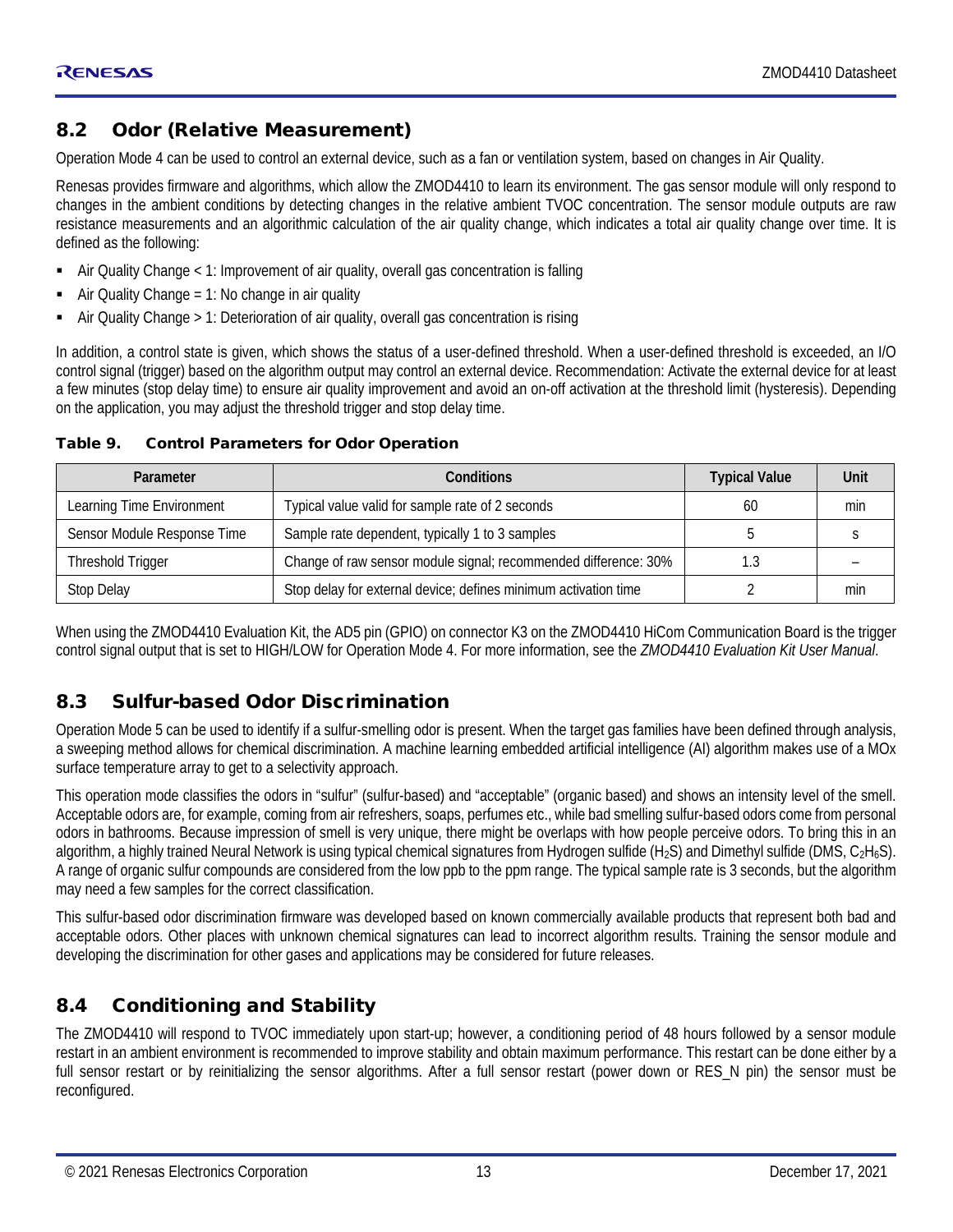Best results are achieved with continuous operation because the module algorithm can learn about the environment over time.

[Figure 7](#page-13-1) shows the ZMOD4410 sensor module's raw data response to clean air with 30%RH and its response to 5ppm, 10ppm, and 20ppm ethanol mixed in clean air. The result is a very stable, fast changing, and repeatable sensor module signal with a high sensitivity.



<span id="page-13-1"></span>Figure 7. ZMOD4410 Typical Response Time and Signal Stability for TVOC Exposure

#### <span id="page-13-0"></span>8.5 Environmental Influences

Although the ZMOD4410 sensor module is tested, qualified, and functional in the range of -40°C to +65°C, the best performance according to its calibration is achieved in the temperature range of 0°C to +40°C. [Figure 8](#page-13-2) shows the module's response to variations in the range from 15% to 65% relative humidity for ethanol concentrations mentioned in sectio[n 8.3.](#page-12-1)

<span id="page-13-2"></span>

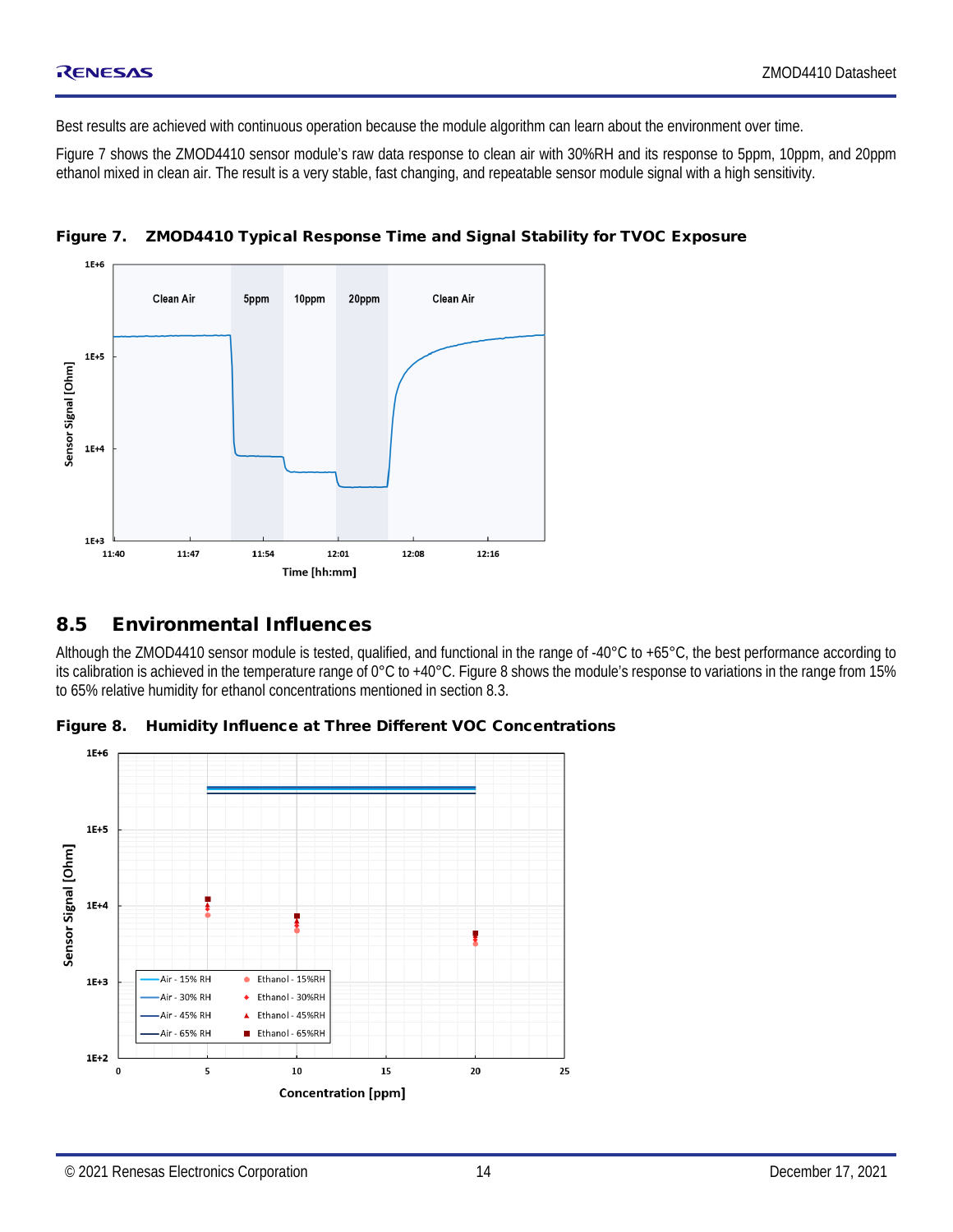For IAQ 2nd Gen, temperature or humidity compensation are not required. However, for the IAQ 2nd Gen ultra-low power mode, temperature and humidity compensation are recommended. If relative humidity and temperature values are provided, the algorithm automatically uses these values for compensation. If temperature or humidity sensors are not found, the parameters are set to default at 23°C and 30% RH.

For some environments, an interference response to siloxanes is of concern; however, the ZMOD4410 has proven to be resistant against siloxanes. A maximum potential lifetime exposure has been simulated in all ZMOD4410 operation modes by applying the chemicals D4 (octamethylcyclotetrasiloxane) and D5 (decamethylcyclopentasiloxane) in high concentration for several hundred hours. For more information on test conditions and results, see *ZMOD4410 Application Note – TVOC Sensing*.

#### <span id="page-14-0"></span>8.6 Sensor Module Algorithm and Firmware

To operate the ZMOD4410, the software and libraries provided by Renesas should be used. The algorithm for the user's microprocessor always uses the raw output signals from the ZMOD4410, which are resistances, to determine the level of gases present. Depending on the microprocessor and compiler used, the firmware and its algorithms require 10 to 30 kB flash size. All algorithms feature an automated baseline correction function, ensuring that the module can learn from its environment and distinguish elevated levels of gases under all conditions. The proprietary metal oxide (MOx) used in the sensor ensures that the sensor module can respond effectively to changing TVOC during long-term operation. Therefore, the user focus should always be on the relevant output parameters: The IAQ level according to UBA, the TVOC concentration (available in mg/m3 and as Ethanol equivalent in ppm), and/or the estimation of carbon dioxide (eCO2).

For implementing the sensor module in a customer-specific application, detailed information on the programming is available. More information and guidance on the firmware integration, architecture, and supported platforms are available in the *ZMOD4410 Programming Manual – Read Me*. Code Examples in C and additional firmware descriptions for API, HAL, libraries, etc., are included at no cost in the downloadable firmware package from the [ZMOD4410](https://www.renesas.com/zmod4410) product page.

#### <span id="page-14-1"></span>9. Assembly Restrictions, Operation, Integration Notes, and Storage

When implementing the ZMOD4410 in electrical circuit boards a gas sensor module might react to chemicals during the assembly process and to outgassing components, such as resins from the printed circuit board (PCB) assembly. A standard soldering profile can be used to assemble the ZMOD4410 on the user's PCB and should fulfill the IPC/JEDEC J-STD-020C Standard ("Moisture/Reflow Sensitivity Classification for Nonhermetic Solid State Surface Mount Devices"). A typical lead-free reflow solder profile is shown in [Figure 9.](#page-15-1) After assembly, an outgassing of the PCB and electronic components must be considered, especially when operating the sensor module at elevated temperatures. This will ultimately influence the sensor module signal and may dominate the air quality reading. A PCB heat treatment before assembling the ZMOD4410 is recommended. After the gas sensor module assembly, no coating, cleaning, or ultrasonic bath should be applied to the PCB. Also, in case sensor module parts are contaminated during assembly or storage, it can be cleaned after assembly by using the cleaning library provided with the firmware to remove any contamination of solder vapor from the MOx surface. In case the sensor module does not show full performance after a cleaning cycle a change to the protection sticker package is recommended (see [Ordering Information\)](#page-19-0). Store the sensor module in an antistatic metallic bag with a low VOC background after the sensor module is removed from its original packaging or the assembled PCB is populated. The optimal storage conditions are < 1ppm TVOC, < 100ppb O3, < 100ppb NO2, 10°C to 50°C, and humidity levels within 20% to 80%RH. If the sensor module is stored outside of these conditions for extended periods of time, the readings can exhibit a temporary offset. The sensor module can be reconditioned and brought back to its calibration state by operation for 24 hours to 48 hours in clean air.

To receive the *Renesas Gas Sensor Guidelines* with detailed information and on assembly, material outgassing, test and validation procedures, contact Renesas via the contact information on the last page.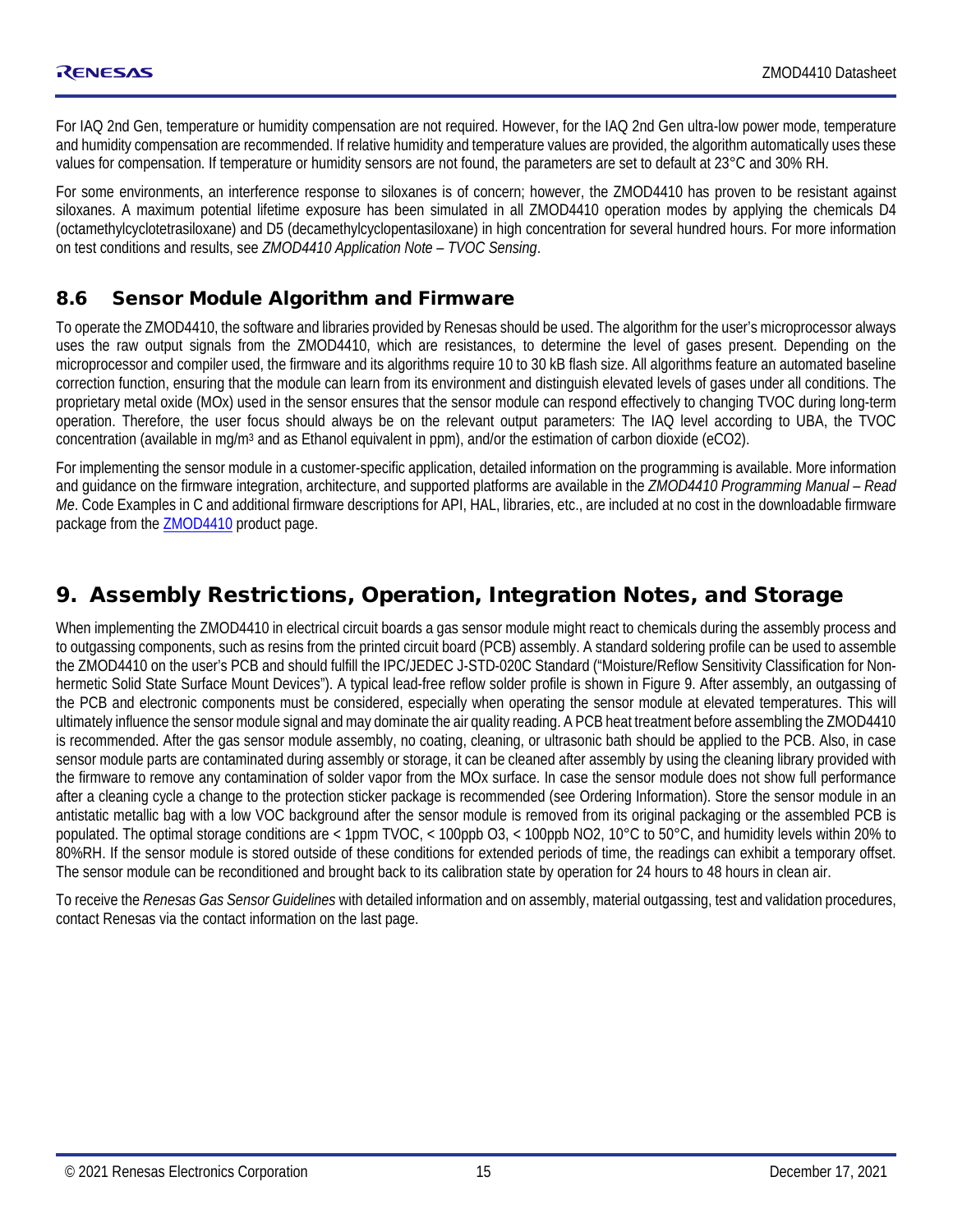

#### <span id="page-15-1"></span>Figure 9. Typical Solder Profile

#### <span id="page-15-0"></span>10. Test and Calibration

As a unique feature, all sampled gas sensor modules are fully tested during Renesas' final test. The final test parameters i[n Table 10](#page-15-2) are applied for each ZMOD4410. All sensor modules are pre-stabilized in the final test although the user might see a small change in the module's raw signal during an initial warm-up phase during the first operation. The gas sensor module qualification is based on JEDEC (JESD47) and its subsequent standard (JESD22, JESD78, etc.); it has been tested for a lifetime of 10 years. Renesas has proven a MOx lifetime of over 15+ years in actual continuous operation in conditions without exposures to stressful environments.

<span id="page-15-2"></span>

|  |  |  | Table 10. Final Test Parameters |
|--|--|--|---------------------------------|
|--|--|--|---------------------------------|

| <b>Test</b> | <b>Test Object</b> | <b>Parameters</b>                                                                             | <b>Test Results</b><br>Saved in NVM? |
|-------------|--------------------|-----------------------------------------------------------------------------------------------|--------------------------------------|
| Electrical  | <b>ASIC</b>        | Voltages, current consumption, frequencies, scan pattern                                      | No                                   |
| Electrical  | Module             | Calibration conditions, tracking ID, resistances                                              | Yes                                  |
| Gas         | Module             | Sensitivity parameters (slope and intercept) at stimulation with different gas concentrations | Yes                                  |
| Gas         | Module             | Pre-stabilization                                                                             | No                                   |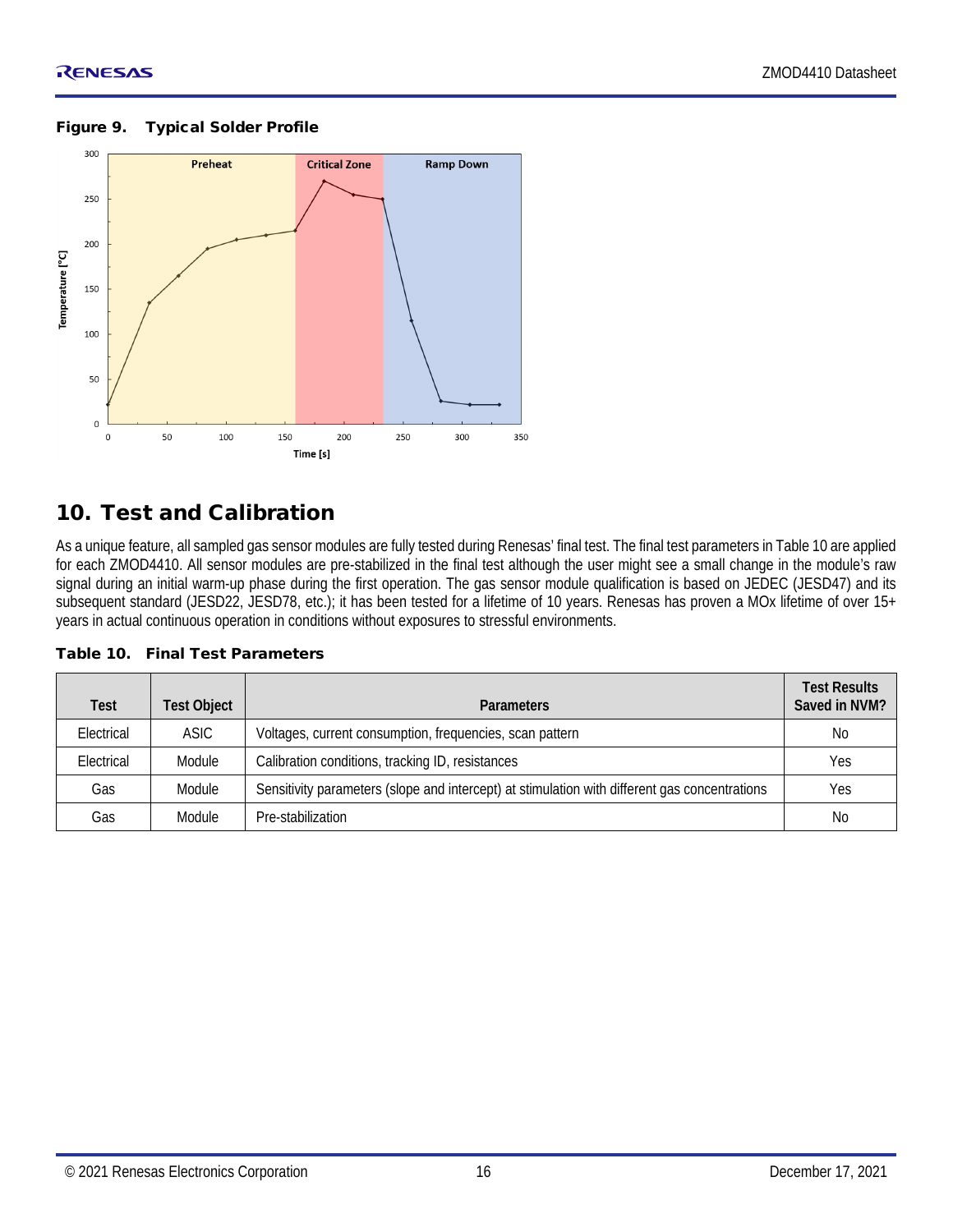#### <span id="page-16-0"></span>11. I2C Interface and Data Transmission Protocol

The I2C slave device interface supports various bus speeds: Standard Mode (≤100kHz) and Fast Mode (≤400kHz).

By default, the 7-bit slave address for the serial I2C data interface is set to  $32<sub>HEX</sub>$ . The implemented data transmission protocol is similar to the one used for conventional EEPROM devices. The register to read/write is selected by a register address pointer. This address pointer must be set during an I2C write operation. For read access a repeated START condition but no STOP condition should be sent. After transmission of a register, the address pointer is automatically incremented. An increment from the address  $FF_{HEX}$  rolls over to  $00_{HEX}$ .

For an example of the I2C data transmission protocol, see [Figure 10.](#page-16-1) For information on I2C bus timing, see [Figure 11.](#page-16-2) For I2C bus characteristics, see [Table 11,](#page-17-2) which explains how to set up the interface. All other values are according to the I2C standard. Although the ZMOD4410 has an I2C interface, the user is not intended to modify any registers because a configuration change will affect the sensor module's performance, reliability, and accuracy. The API provided with the downloadable firmware package on the website manages all necessary sensor module communication.

To validate the general MCU-specific I2C read/write driver without the use of Renesas libraries, it is possible to write random values to registers 0x88 to 0x8B and read them afterwards. After this register testing, erase the testing code and reset the device by disconnecting the power support; otherwise the device may not operate properly.

#### <span id="page-16-1"></span>Figure 10. I2C Data Transmission Protocol



#### **READ Access NVM and RAM**



#### <span id="page-16-2"></span>Figure 11. Bus Timing

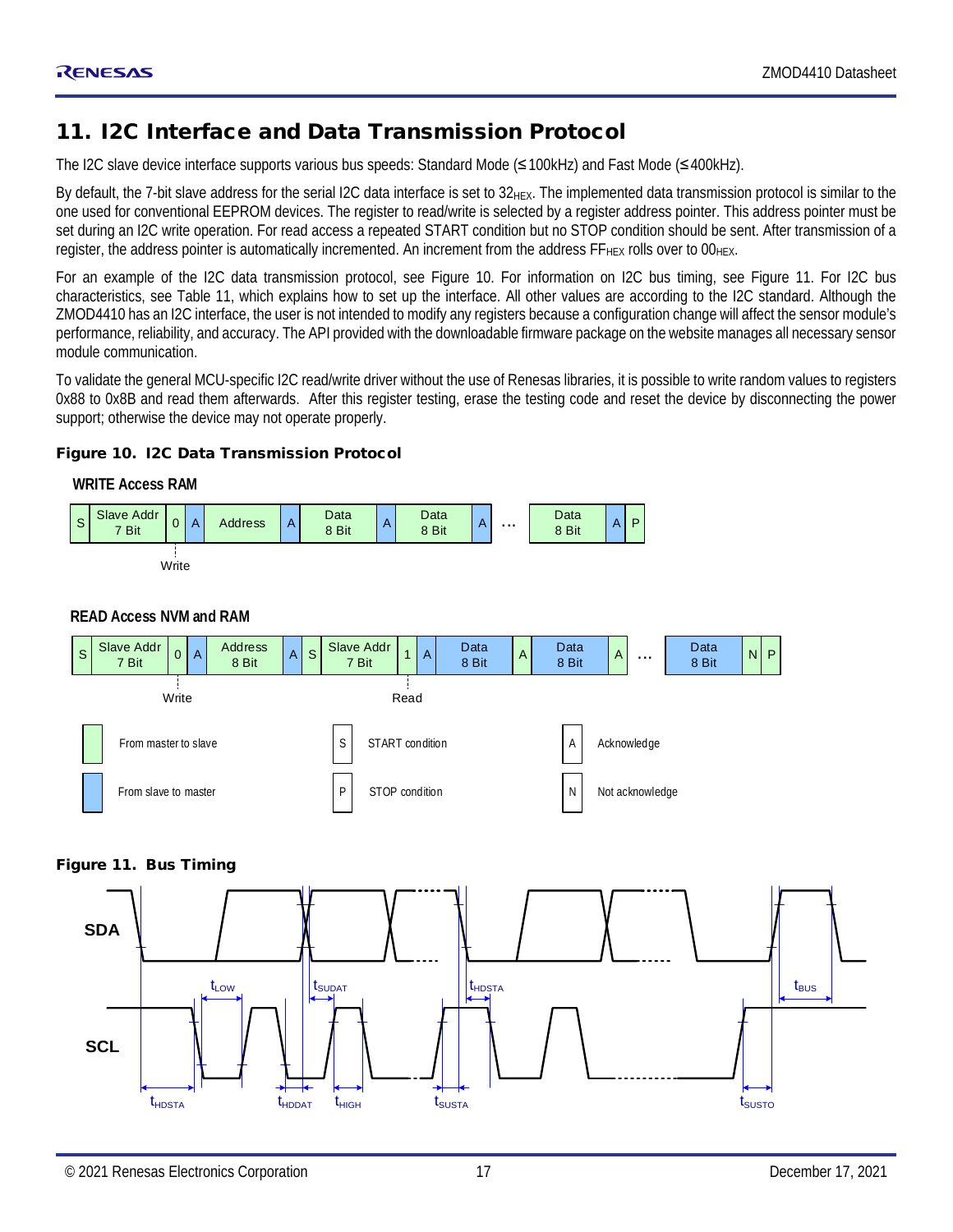#### <span id="page-17-2"></span>Table 11. Bus Timing Characteristic

| Parameter                                                        | Symbol               | <b>Standard Mode</b> | <b>Fast Mode</b> | Unit |
|------------------------------------------------------------------|----------------------|----------------------|------------------|------|
| Maximum SCL clock frequency                                      | fsci                 | 100                  | 400              | kHz  |
| Minimum START condition hold time relative to SCL edge           | <b>IHDSTA</b>        |                      |                  | μs   |
| Minimum SCL clock low width                                      | t <sub>i ow</sub>    | 4.7                  |                  | μs   |
| Minimum SCL clock high width                                     | t <sub>HIGH</sub>    | 4                    |                  | μs   |
| Minimum START condition setup time relative to SCL edge          | <b><i>ISUSTA</i></b> | 4.7                  |                  | μs   |
| Minimum data hold time on SDA relative to SCL edge               | <b>THDDAT</b>        | $\Omega$             |                  | μs   |
| Minimum data setup time on SDA relative to SCL edge              | tsudat               | 0.1                  | 0.1              | μs   |
| Minimum STOP condition setup time on SCL                         | <b>t</b> susto       | 4                    |                  | μs   |
| Minimum bus free time between stop condition and start condition | t <sub>Bus</sub>     | 4.7                  |                  | μs   |

#### <span id="page-17-0"></span>12. Related Websites and Software

Visit th[e ZMOD4410](https://www.renesas.com/zmod4410) and ZMOD4410 [Evaluation Kit \(](https://www.renesas.com/zmod4410-evk)ZMOD4410-EVK) webpages on the Renesas website to download software and the latest version of related documents, such as application notes, white papers, product briefs, and third-party reports.

Note that some documents require logging in with a free customer account, which can be set up under the "LOG IN" button on [www.renesas.com.](http://www.renesas.com/) Some downloads require an additional step to complete a request form that appears when the link is clicked.

<span id="page-17-1"></span>If additional support is needed for downloading, contact Renesas via the contact information on the last page.

#### 13. Glossary

| Term                    | <b>Description</b>                                                        |  |
|-------------------------|---------------------------------------------------------------------------|--|
| <b>ADC</b>              | Analog-to-Digital Converter                                               |  |
| AI                      | Artificial Intelligence                                                   |  |
| <b>CDM</b>              | Charged Device Model                                                      |  |
| CM.                     | Common Mode Generator                                                     |  |
| <b>HBM</b>              | Human Body Model                                                          |  |
| IAO 1st Gen             | Indoor Air Quality algorithm using traditional computing methods (legacy) |  |
| IAO 2 <sup>nd</sup> Gen | Indoor Air Quality algorithm using machine learning AI                    |  |
| LGA                     | Land Grid Array                                                           |  |
| LV                      | Low Voltage                                                               |  |
| <b>MOx</b>              | Metal Oxide                                                               |  |
| <b>MSL</b>              | Moisture Sensitivity Level                                                |  |
| Mux                     | Multiplexer                                                               |  |
| n.a.                    | Not Applicable                                                            |  |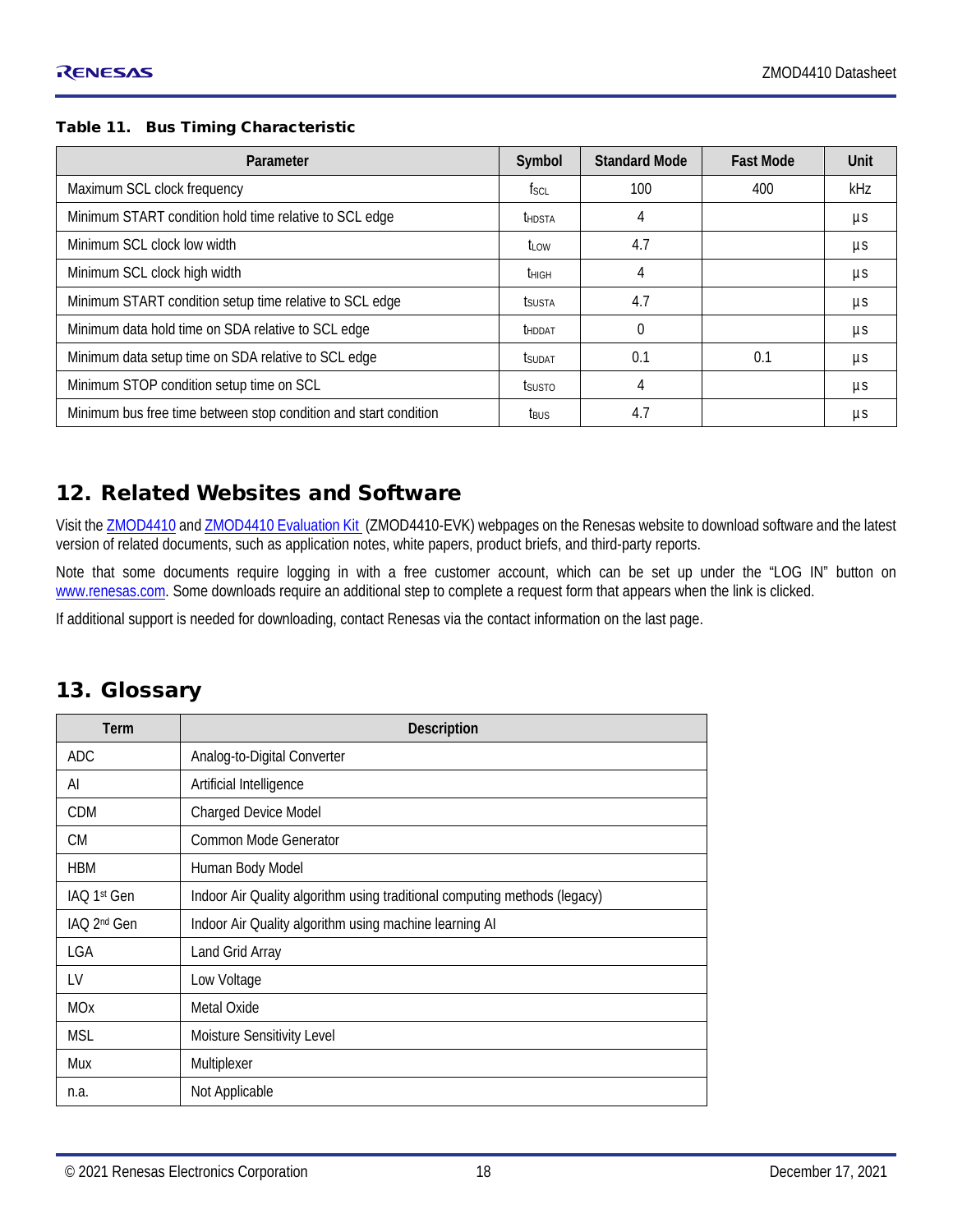| Term        | <b>Description</b>                                    |
|-------------|-------------------------------------------------------|
| <b>NVM</b>  | Nonvolatile Memory                                    |
| <b>POR</b>  | Power-On Reset                                        |
| <b>SDA</b>  | Serial Data                                           |
| <b>SCL</b>  | Serial Clock                                          |
| <b>SSC</b>  | Sensor Signal Conditioner                             |
| <b>TST</b>  | Test                                                  |
| <b>TVOC</b> | <b>Total Volatile Organic Compounds</b>               |
| <b>UBA</b>  | Umweltbundesamt (German Federal Environmental Agency) |

#### <span id="page-18-0"></span>14. Package Outline Drawings

The ZMOD4410's different packages are listed in [Table 12.](#page-18-2)

#### <span id="page-18-2"></span>Table 12. Package Options

| <b>Part Number</b> | <b>Version</b>                                                                                                                                             | Comment                                                                                                                                                                                      | Package Link    |  |
|--------------------|------------------------------------------------------------------------------------------------------------------------------------------------------------|----------------------------------------------------------------------------------------------------------------------------------------------------------------------------------------------|-----------------|--|
| ZMOD4410AI1        | Standard                                                                                                                                                   | Standard package                                                                                                                                                                             |                 |  |
| ZMOD4410AI2        | This package shipped with a sticker on top of the lid to protect sensor during<br>Sticker<br>assembly. Note, the sticker has to be removed after assembly. |                                                                                                                                                                                              | LGG12D1 package |  |
| ZMOD4410AI3        | Waterproof                                                                                                                                                 | This package uses a membrane to get IP67 rating.                                                                                                                                             |                 |  |
| ZMOD4410AI4        | Waterproof +<br>Sticker                                                                                                                                    | This package uses a membrane to get IP67 rating and is shipped with a<br>sticker on top of the lid to protect sensor during assembly. Note, the sticker<br>has to be removed after assembly. | LGG12D2 package |  |

#### <span id="page-18-1"></span>15. Marking Diagram

|--|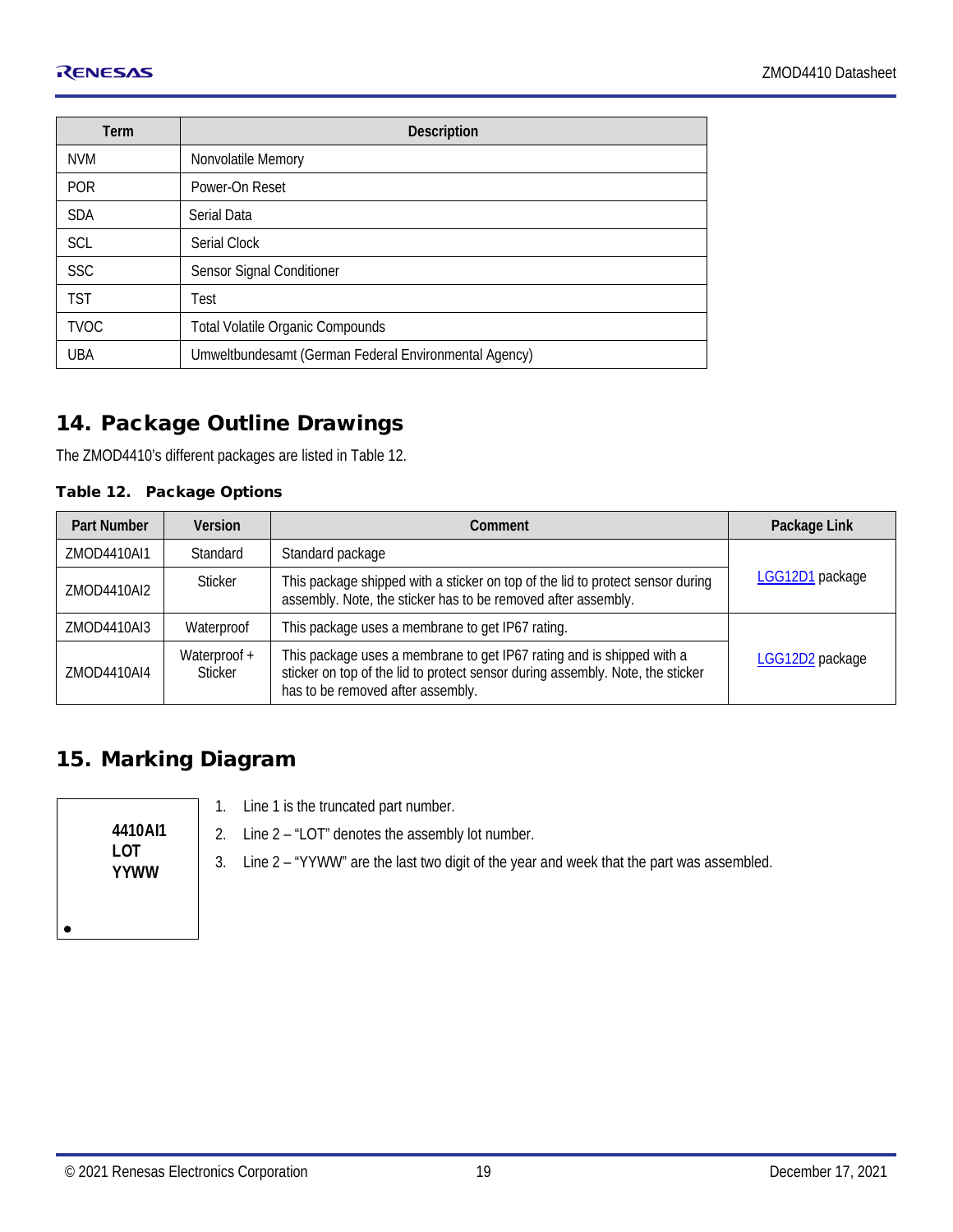### <span id="page-19-0"></span>16. Ordering Information

| <b>Part Number</b>                                                                                                          | <b>Description and Package</b>                                                                                                                                                                                                                                           | <b>MSL Rating</b> | <b>Carrier Type</b> | Temp. Range                        |
|-----------------------------------------------------------------------------------------------------------------------------|--------------------------------------------------------------------------------------------------------------------------------------------------------------------------------------------------------------------------------------------------------------------------|-------------------|---------------------|------------------------------------|
| ZMOD4410AI1V                                                                                                                | ZMOD4410 Sensor Module, $3.0 \times 3.0 \times 0.7$ mm 12-LGA                                                                                                                                                                                                            | 3                 | Tray                | $-40^{\circ}$ C to $+65^{\circ}$ C |
| 7MOD4410AI1R                                                                                                                | ZMOD4410 Sensor Module, $3.0 \times 3.0 \times 0.7$ mm 12-LGA                                                                                                                                                                                                            | 3                 | Reel                | $-40^{\circ}$ C to $+65^{\circ}$ C |
| ZMOD4410AI2V                                                                                                                | ZMOD4410 Sensor Module, $3.0 \times 3.0 \times 0.7$ mm 12-LGA,<br>shipped with removable protection sticker                                                                                                                                                              |                   | Tray                | $-40^{\circ}$ C to $+65^{\circ}$ C |
| ZMOD4410 Sensor Module, $3.0 \times 3.0 \times 0.7$ mm 12-LGA,<br>ZMOD4410AI2R<br>shipped with removable protection sticker |                                                                                                                                                                                                                                                                          | 3                 | Reel                | $-40^{\circ}$ C to $+65^{\circ}$ C |
| 7MOD4410AI3V                                                                                                                | ZMOD4410 Sensor Module, $3.0 \times 3.0 \times 0.9$ mm 12-LGA,<br>IP67 rating                                                                                                                                                                                            | 3                 | Tray                | $-40^{\circ}$ C to $+65^{\circ}$ C |
| ZMOD4410AI3R                                                                                                                | ZMOD4410 Sensor Module, $3.0 \times 3.0 \times 0.9$ mm 12-LGA<br>IP67 rating                                                                                                                                                                                             | 3                 | Reel                | $-40^{\circ}$ C to $+65^{\circ}$ C |
| ZMOD4410AI4V                                                                                                                | ZMOD4410 Sensor Module, $3.0 \times 3.0 \times 0.9$ mm 12-LGA,<br>shipped with removable protection sticker and IP67 rating                                                                                                                                              | 3                 | Tray                | $-40^{\circ}$ C to $+65^{\circ}$ C |
| ZMOD4410AI4R                                                                                                                | ZMOD4410 Sensor Module, $3.0 \times 3.0 \times 0.9$ mm 12-LGA,<br>shipped with removable protection sticker and IP67 rating                                                                                                                                              | 3                 | Reel                | $-40^{\circ}$ C to $+65^{\circ}$ C |
| 7MOD4410-FVK-HC                                                                                                             | ZMOD4410 Evaluation Kit including the ZMOD4410 Sensor Board, ZMOD4410 HiCom Communication Board (USB<br>Interface), and Micro-USB Cable. (The ZMOD4410 Evaluation Software is available for download free of charge on the<br>ZMOD4410-EVK webpage.)                     |                   |                     |                                    |
| ZMOD4410-EVK-HC-WP                                                                                                          | ZMOD4410 Evaluation Kit including the ZMOD4410 Sensor Board with IP67 rating, ZMOD4410 HiCom<br>Communication Board (USB Interface), and Micro-USB Cable. (The ZMOD4410 Evaluation Software is available for<br>download free of charge on <b>ZMOD4410-EVK</b> webpage.) |                   |                     |                                    |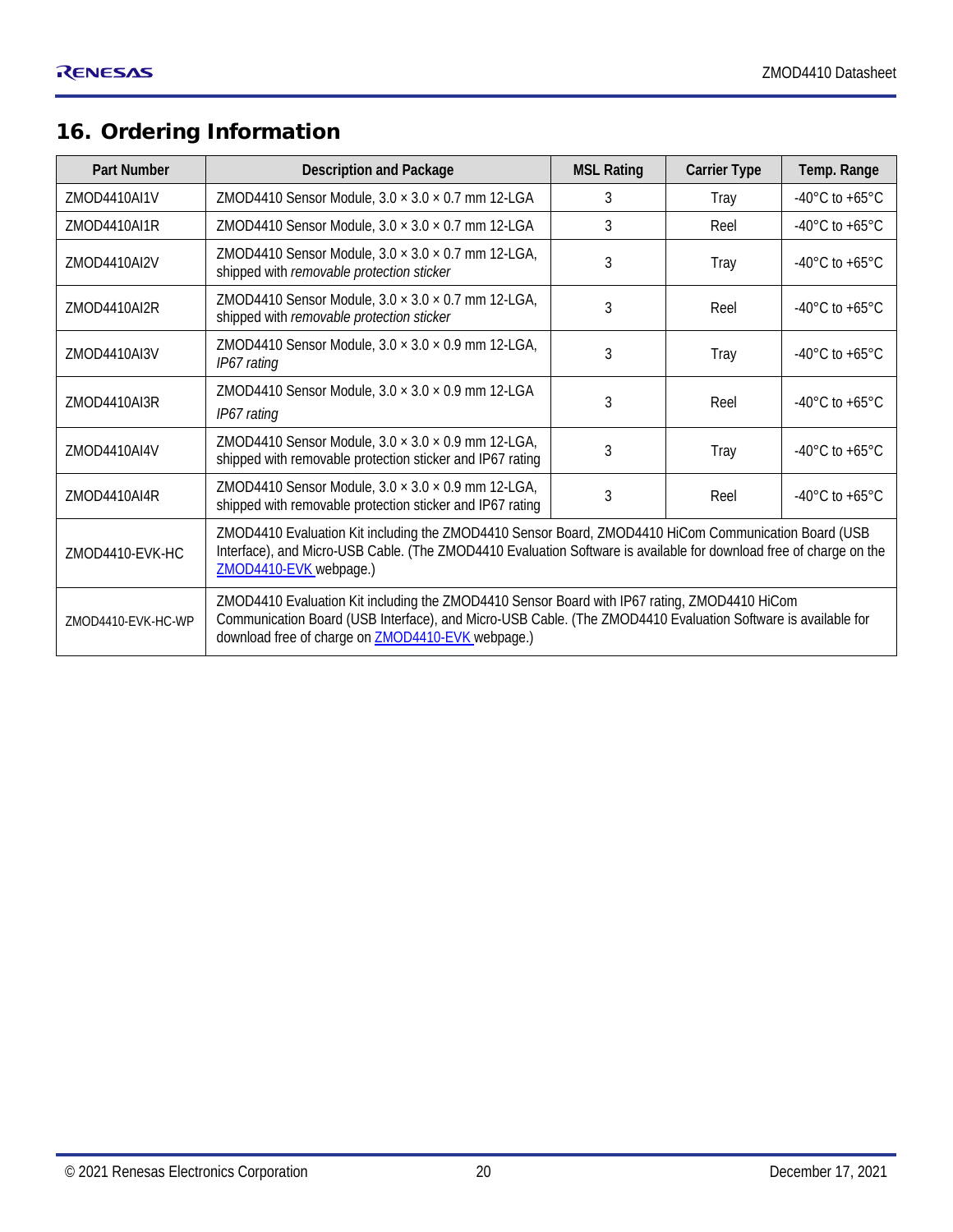#### <span id="page-20-0"></span>17. Revision History

| <b>Revision Date</b> | <b>Description of Change</b>                                                                                      |
|----------------------|-------------------------------------------------------------------------------------------------------------------|
| December 17, 2021    | Updated with Ultra-Low Power Operation Mode for IAQ 2nd Gen<br>٠                                                  |
|                      | Added data for accuracy and consistency                                                                           |
|                      | Completed minor changes throughout                                                                                |
| June 30, 2021        | Updated improved lifetime<br>٠                                                                                    |
|                      | Added a description of firmware and algorithms                                                                    |
|                      | Add a marking diagram<br>٠<br><b>Updated URL</b>                                                                  |
|                      | ٠                                                                                                                 |
| November 30, 2020    | Updated "Conditioning and Stability"<br>٠                                                                         |
|                      | Completed minor changes throughout                                                                                |
| November 2, 2020     | Added ZMOD4410 sensor module packages for Assembly Protection and IP67 Rating<br>٠<br>Minor updates in language   |
|                      | п<br>٠                                                                                                            |
| June 3, 2020         | Completed minor edits.                                                                                            |
| June 1, 2020         | Changed to Renesas layout<br>٠<br>Added RoHS compliance                                                           |
|                      | Updated NVM data space                                                                                            |
|                      | Updated with Operation Mode for IAQ 2nd Gen                                                                       |
|                      | Updated with Operation Mode for Sulfur based odor discrimination                                                  |
| July 30, 2019        | MSL rating corrected in the Ordering table.<br>٠                                                                  |
| May 9, 2019          | Addition of storage conditions.                                                                                   |
|                      | Improved programming description for customer-specific applications.                                              |
|                      | Improved pin description for INT.                                                                                 |
|                      | Addition of lifetime for qualification.<br>٠                                                                      |
|                      | Addition of the "Related Website and Software" section.                                                           |
| March 12, 2019       | Update to add I2C specification.                                                                                  |
|                      | Update figure for humidity influence.<br>Update to add disclaimer for safety-related applications in section 7.1. |
|                      | Minor edits.<br>п                                                                                                 |
| November 2, 2018     | Update with Low Power Operation Method.<br>٠                                                                      |
| September 24, 2018   | Update for operation methods for trigger/control signal option.<br>٠                                              |
|                      | Update for power consumption and minor update in electrical characteristics.                                      |
|                      | Update references.                                                                                                |
| September 1, 2018    | Initial release.                                                                                                  |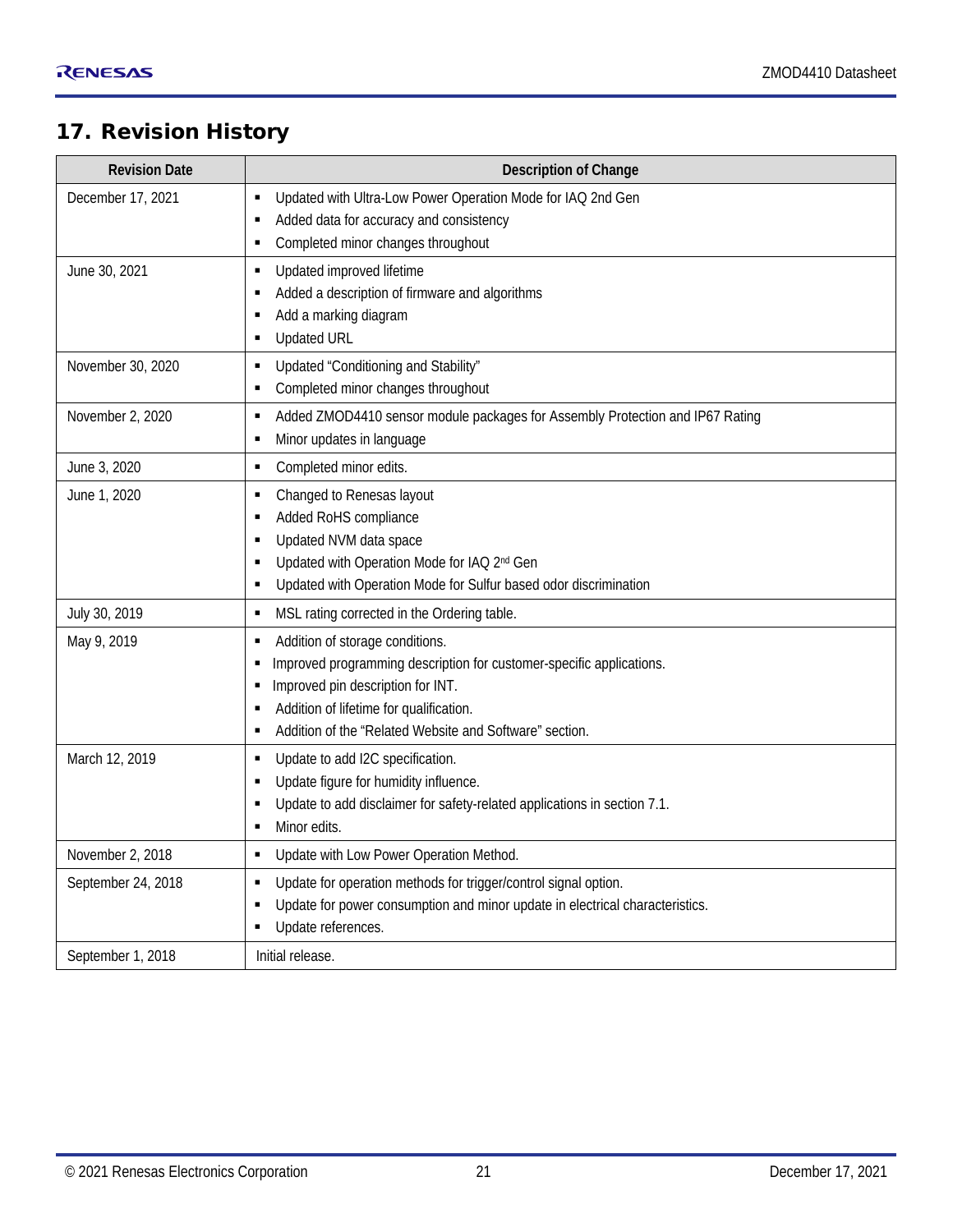## RENESAS